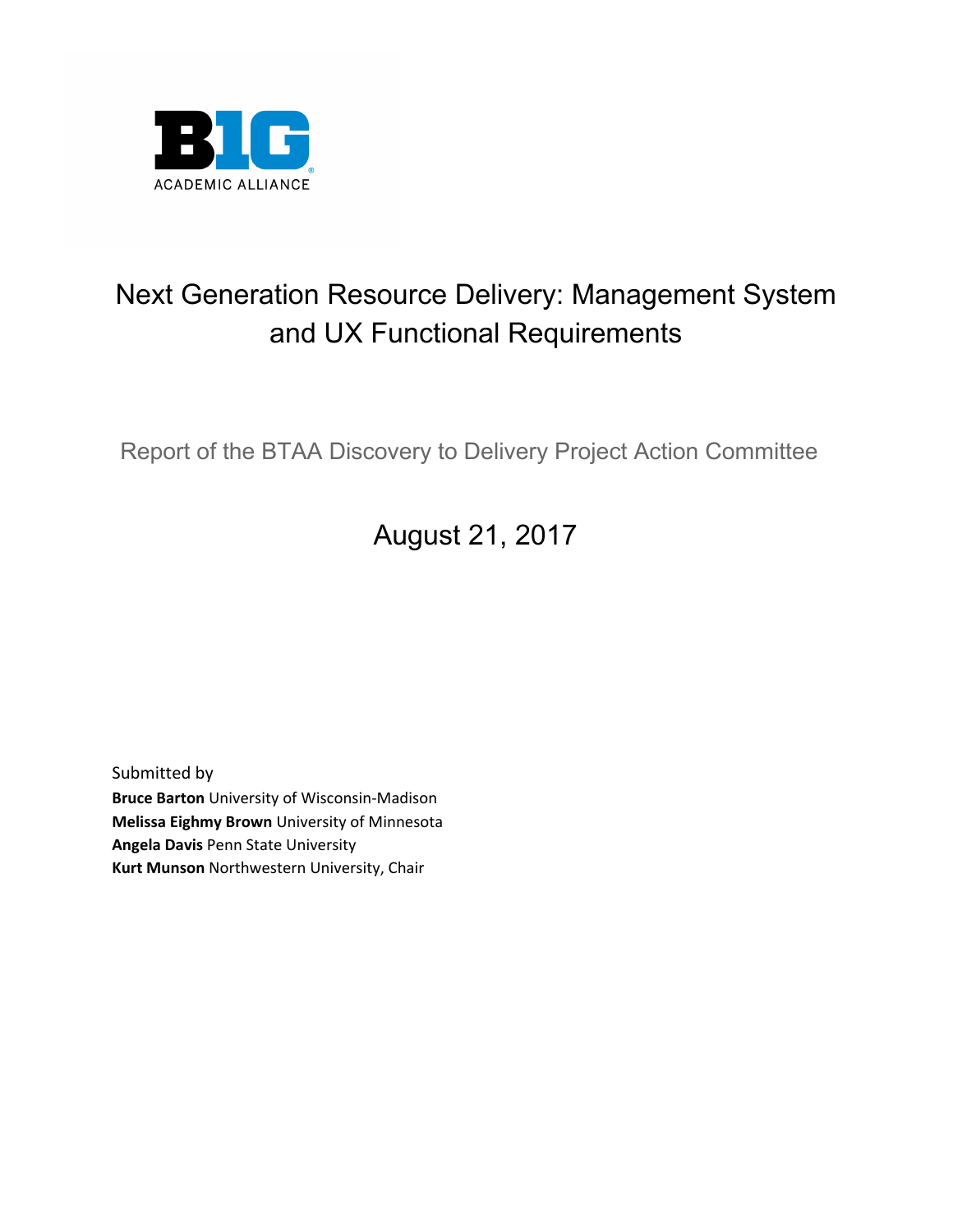## Executive Summary

The Big Ten Academic Alliance Discovery to Delivery Project Action Team (D2D Action) submitted its report A Vision for Next [Generation](https://www.btaa.org/docs/default-source/library/attachment-8-btaad2dactioncommitteereportdraft.pdf?sfvrsn=0) Resource Delivery on November 17, 2016. On February 7, 2017 staff from BTAA libraries participated in a conference call organized by Dean Barbara Dewey from Pennsylvania State University. After that call, a new committee was formed to write functional requirements required to support the outlined vision.

The November report envisions a discovery to delivery process where the library's principal discovery tool answers the patron's question, "How can I get this item through my library?", in a simple and straightforward way. Even when the known item cannot be located in or resolved to via the principal discovery tool, it should still be possible for patrons to ask this question. In this vision, the mainline discovery tool seamlessly incorporates ILL and document delivery as tools to resolve how the item can be delivered post discovery.

We acknowledge that sometimes the answer to the "how can I get this" question above is complex. It may involve several delivery options and associated trade-offs for both the patron and the library. Our goal is to sketch ways in which we can empower patrons to make more informed delivery decisions. We envision an interface that gently guides patrons towards the library-prefered best practice delivery options most suited to their population while providing those patrons with expanded opportunities to communicate the urgency of their need and how important they consider the item. In other words, the delivery choice interface presents a smart, customized set of user-specific options.

Behind this interface we envisioned smart integration of fulfillment systems that would improve the service we provide to our patrons while helping us manage our costs. Smart fulfillment means intelligent, rule-based request routing to the appropriate fulfillment system. The factors to weigh include resource format, delivery time, costs, and the patron's delivery requirements.

Equally important is the development of a robust patron account interface, a My Account page, where patrons can manage all their library transactions--their loans and requests, as well as a list of known items they have discovered but not yet acted on. Regardless of which backend library staff system or workflow is assigned the delivery task, all of a patron's requests, loans, delivered documents and saved records of interest should display together in the patron's personalized space. The system should also provide real-time request status information including next steps and options. We envision an improved, coordinated communication-rich patron experience in which updates on fulfillment status are delivered through the patron's preferred communication channel.

The November vision report was light on detail. This report provides some of the details needed to make the vision a reality cooperatively with our vendors. The functional requirements we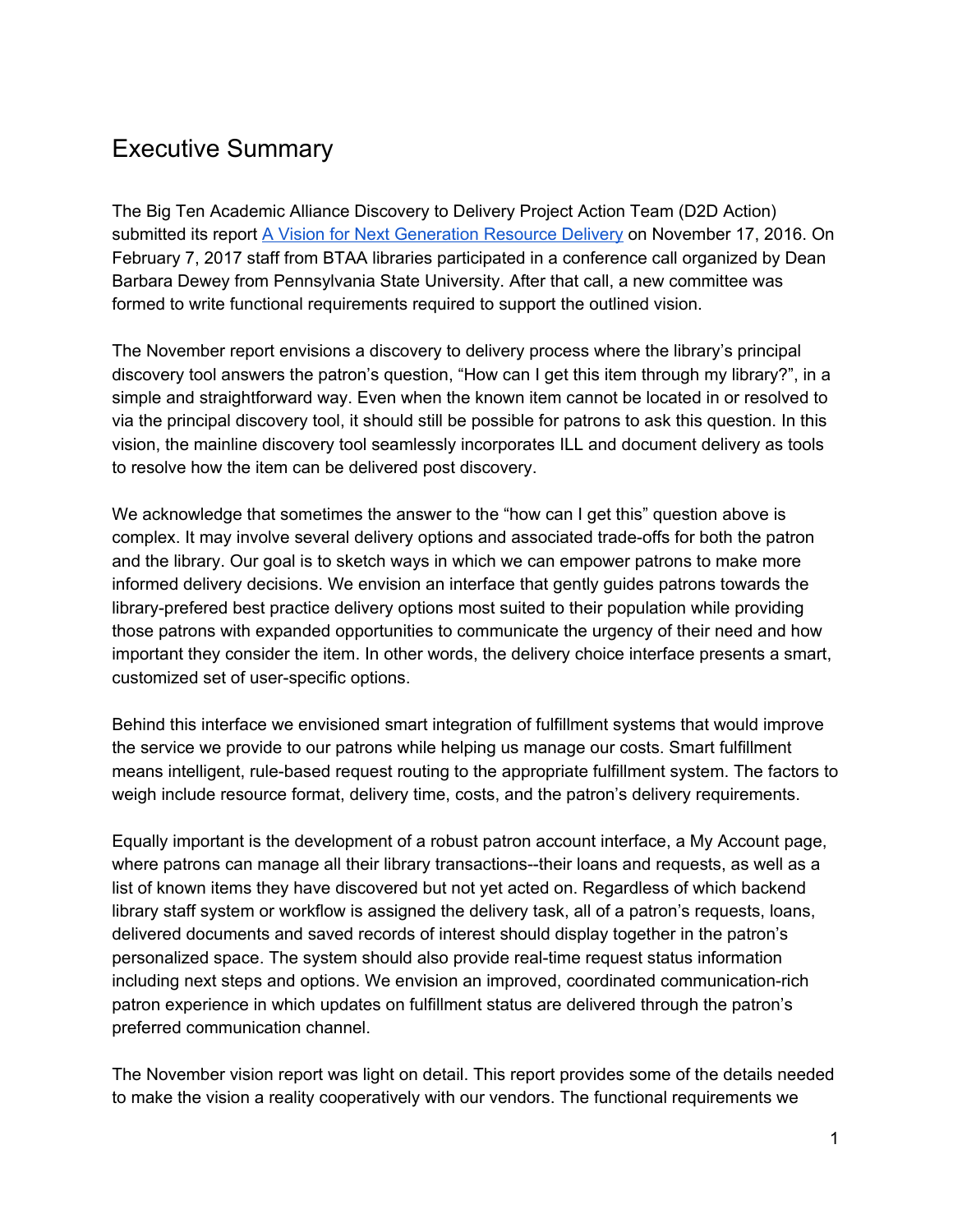outline here are abstract descriptions rather than detailed specifications or designs. We believe that, at this level of design and behavioral specifications, many approaches are possible. Identifying the most effective approach will depend crucially on contextualizing its presentation within a given discovery platform. Vendor usability teams in collaboration with library early adopters will sort out the low level details. Similarly, the integration architecture for smart fulfillment and the details of protocols and APIs for systems integration are best left to builders of the systems in collaboration with partner libraries. We advocate for open APIs so that systems libraries build support their local customizations and the tools can interact within these complex environments.

The delivery functional requirements described below were developed cooperatively with input from a number of other libraries and consortia outside the BTAA with additional input from the BTAA ILL directors group. The discovery functional requirements have not been shared with or commented upon by others yet. This report should be shared with any patron facing groups, such as reference or instruction, within the BTAA as well as any groups responsible for discovery layer development or system integration so those groups can comment.

Ultimately, this report should provide a starting point for a conversation between vendors and libraries with the goal of improving patron's discovery-to-delivery process. To achieve this, the report must be public, discoverable and widely shared. Endorsements from other groups should be encouraged. Larger in-person meetings consisting of both vendor representatives and library staff would provide opportunities to explore practical pathways to implementing the ideas outlined below.

#### **Charge**

- Document resource requirements based upon the Vision for the Next Generation Resource Delivery: report of the BTAA D2D Committee Action Committee.
- Deliverable: Report detailing functional requirements of a next generation resource delivery management system and discovery UX.

## Introduction

Usability testing has demonstrated patrons find the existing discovery to delivery process difficult to navigate. Our library backend systems are isolated from each other, therefore request management is challenging and requests are often duplicated. Patrons lack a single "my account " page or place to manage all of their library transactions and staff must switch between multiple systems to manage a single patron request.

We begin by exploring the discovery layer. We describe the most common inputs to a discovery layer, present ideas of how delivery options could best display for the patron, and discuss how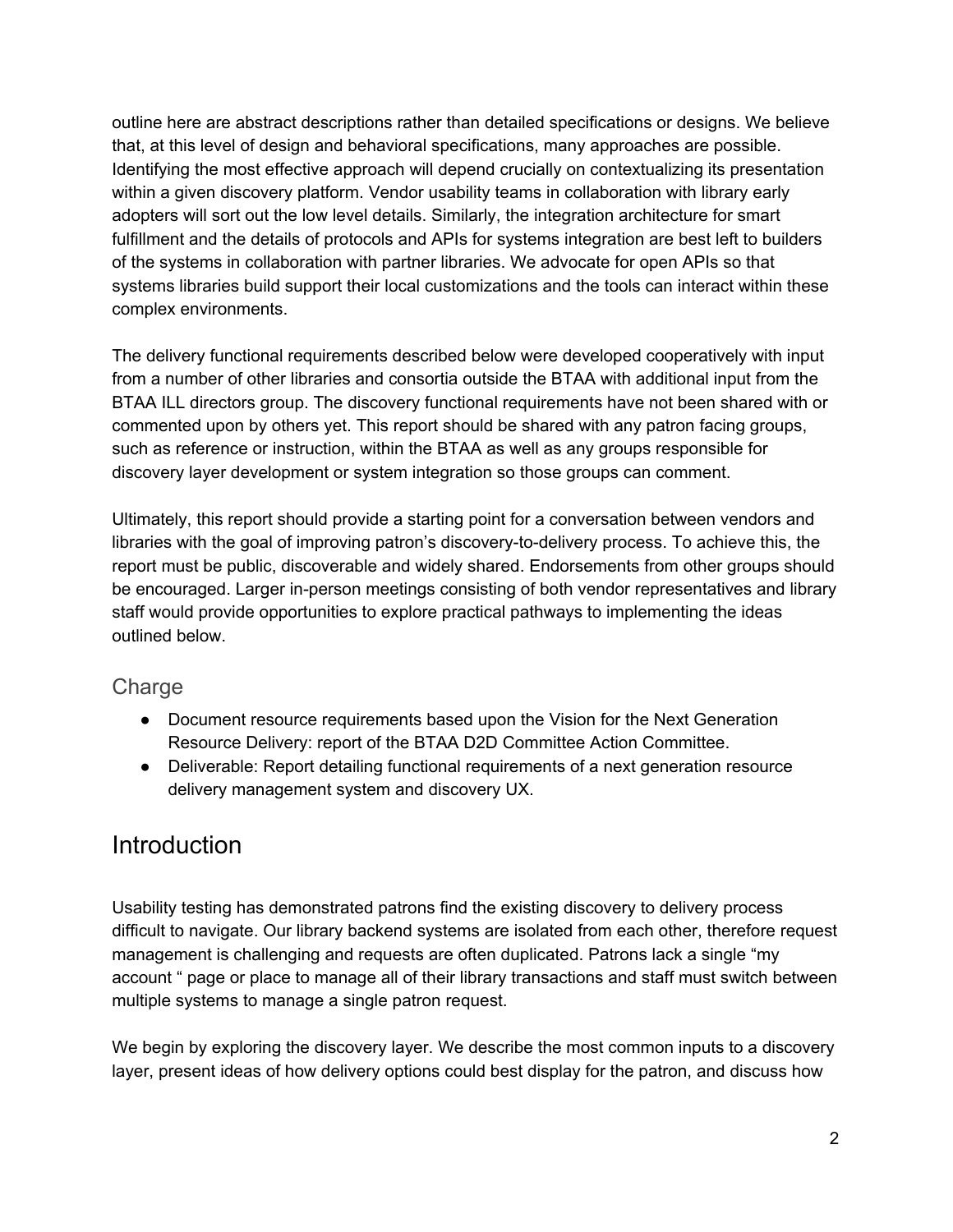the display of these options should be constructed based upon locally defined best practices and service decisions.

A serious weakness in our current patron interfaces is the lack of a unified patron dashboard or place where patrons can see and manage all of their library transactions in one place. Such a "My Account" function must be developed and vendors must provide such functionality in a vendor and platform neutral way. Furthermore, they must permit the extraction of request data from their system for display in another vendor's patron interface. Patrons do not want and are confused by siloed patron interfaces built on backend library systems. These do not provide good customer service and must be abolished.

Finally, we describe the functional requirements for a robust forward-looking resource delivery management system. We envision a platform that manages requests primarily by making calls to other systems, routes items as needed, and does not duplicate other library systems' functionality, particularly circulation functions. These requirements emerged from the November report's recommendations, the February 24, 2017 [Vision](https://www.btaa.org/docs/default-source/library/discoverysystemsvisiononepage.pdf?sfvrsn=2) document and Kurt Munson's efforts to coordinate BTAA, Ivies Plus and GWLA's efforts to define and document our common needs and expectations. Since all research libraries share these common needs, particularly in resource delivery, speaking with one coordinated voice will provide needed clarity. Thus we can focus vendor development so their products will meet everyone's needs.

# Next Generation Discovery UX - Functional **Requirements**

## The library's principal discovery platform

A library's principal discovery platform supports the discovery and some fulfillment UX components for articles, books, and serials in print and electronic formats, in addition to less robust access to digital collections be they open access or archival materials. In other words, a fulfillment UX points to locally held or accessible content. Several commercial web scale platforms--ProQuest Summon & Ex Libris Primo, EBSCO EDS, and OCLC WorldCat--provide a unified interface for most or all of these resources types. The principal discovery layer for some libraries consists of a mix of open source or locally developed discovery tools--Blacklight or VUFind--and a commercial article discovery database.

The UX for fulfillment components, i.e., delivery, supports two types of resolution. First, to an available item be it an online resource accessed via a click through path or a physical holding record with location information. Second, requests options for physical resources, including in some cases, document delivery display. Typically, only items owned or licensed by the library are discoverable in the principal discovery platform and fulfillment options are presented only for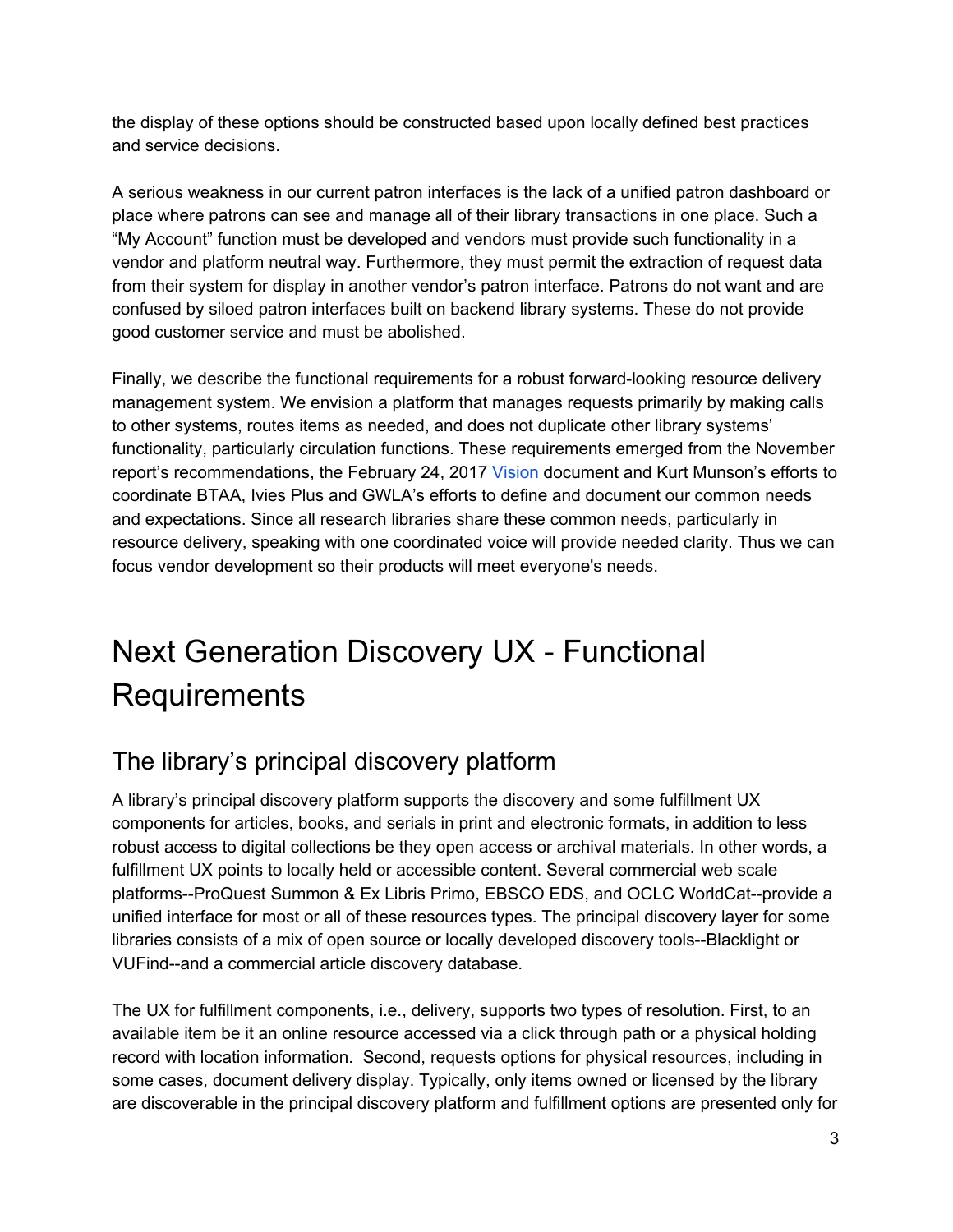items discoverable there. The fulfillment options presented depend upon policies for that individual's patron category and display only after authentication.

ILL and document delivery for items not locally owned or licensed are not incorporated into the principal discovery platform.

The patron's library account information--loans, requests, fines, lists, and preferences--is easily accessed from the principal discovery layer but this account information is limited to locally owned materials only.

Libraries also subscribe to resource databases of varying levels of breadth and specialization, but we will not include these in our discussion. Rather, we are concentrating on the principal discovery layer.

#### Extensions to the library's principal discovery platform

Our objective is to provide a single interface to answer the question: "Can I get this item through my library?". (See Appendix A for Core Behaviors) Currently, our principal discovery platforms answer this question affirmatively for items discoverable there and present locally available items for access or loan. However, when an item is not discoverable in the platform because it is not owned or licensed by the library, the existing platform does not present a fulfillment option even though the library can obtain the item through ILL or document delivery. And, typically, the platform does not present an ILL or document delivery workflow in cases where an item is owned or licensed but is not presently available.

We propose extending the functionality of the principal discovery platform to support these two additional use cases:

- 1. A known item is not discoverable in the platform but can be obtained by the library.
- 2. An item is discoverable but although not presently available, could be obtained by the library in a sufficiently timely manner to meet the patron's need.

To be sure, libraries currently support these use cases, but that support is via two or more distinct systems with different patron interfaces. Our proposal is to bring UX support of these uses cases and workflows together in one system and to present them within the library's principal discovery platform.

Note that we are not proposing that we expand what can be discovered in the principal discovery platform. We do not believe that there is any advantage to doing that given what we know about patron discovery behaviors. Very often discovery happens outside of library systems. Patrons turn to libraries for fulfillment.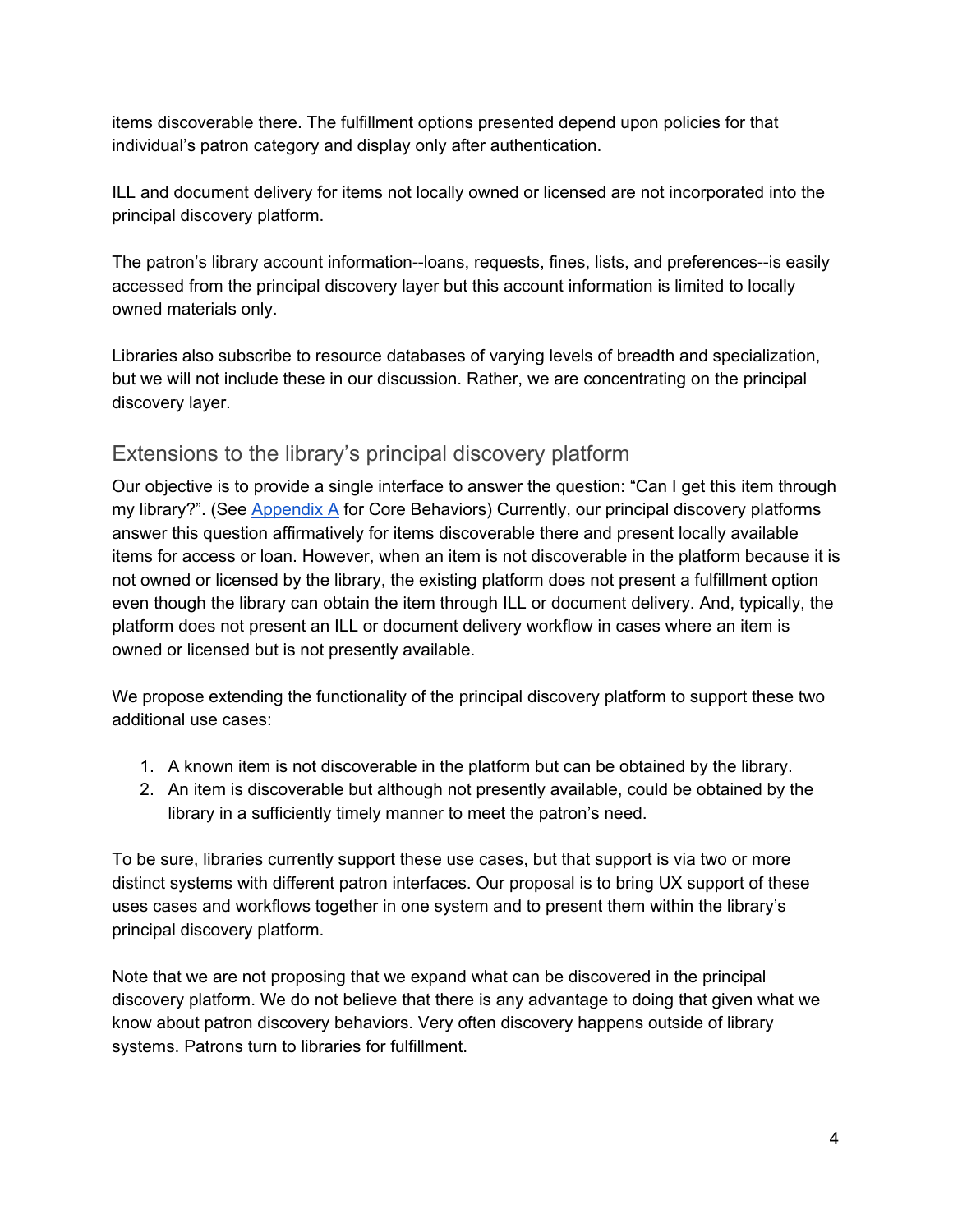#### High level requirements

The requirements outlined below are described abstractly, without a detailed specification of particular behaviors. We can imagine a number of ways of implementing this functionality, but we look to platform owners to determine which approaches will provide the best patron experience within the context of their platform.

#### Discovery inputs to the discovery platform

- 1. A search entered by a patron into the discovery platform search box or advanced search. (Vendor discretion: the types of searches supported, e.g. author, title, subject; the search scopes, e.g. books, articles; the search facets; the fields supported in an advanced search; support for boolean logic, left anchored searches, authority-based searches, etc.)
- 2. OpenURL, DOI, and other resolvable resource references, e.g. standards and report numbers. An embedded resource resolver accepts HTTP GET requests as forwarded from other contexts, e.g. GetIT links in databases, Google Books, or WorldCat.
- 3. A citation entry box/upload point. The patron provides a citation in a standard format as text. The citation handler parses the citation into its components, e,g, authors, title, publication, date, etc. and prompts the user to verify and edit the components. An openURL is created from the edited components and routed to the resolver. (Vendor discretion: which and how many citation formats are supported; whether a set of citations can be submitted at one time; whether exported citations from citation tools in their native format, e.g. Zotero, can be be submitted.)

## Fulfillment options presented by the discovery platform

With these inputs as starting points, the patron uses the discovery platform to resolve to the known item. In some cases--openURL, citation--the discovery platform could resolve directly to the resource and present access options. In other cases, the patron would browse search results, refine her search, and so on before finding the known item she seeks. Finally, some of the time the known item will not be found through the discovery platform. Discovery will fail to resolve when the known item is not held by the library. And discovery can fail because the patron's input or search execution is poor.

#### Access options for resolved searches

- 1. The discovery platform displays holdings information including: call number, location, availability, and terms of use to the patron when the item can be directly accessed by the patron. Examples of terms of use: a reserve item might be available for a two hour loan or a reference item might be available for use only in the library.
- 2. The discovery platform provides a means of requesting that the item be paged and delivered. The item may be delivered to a pick up location or to an address either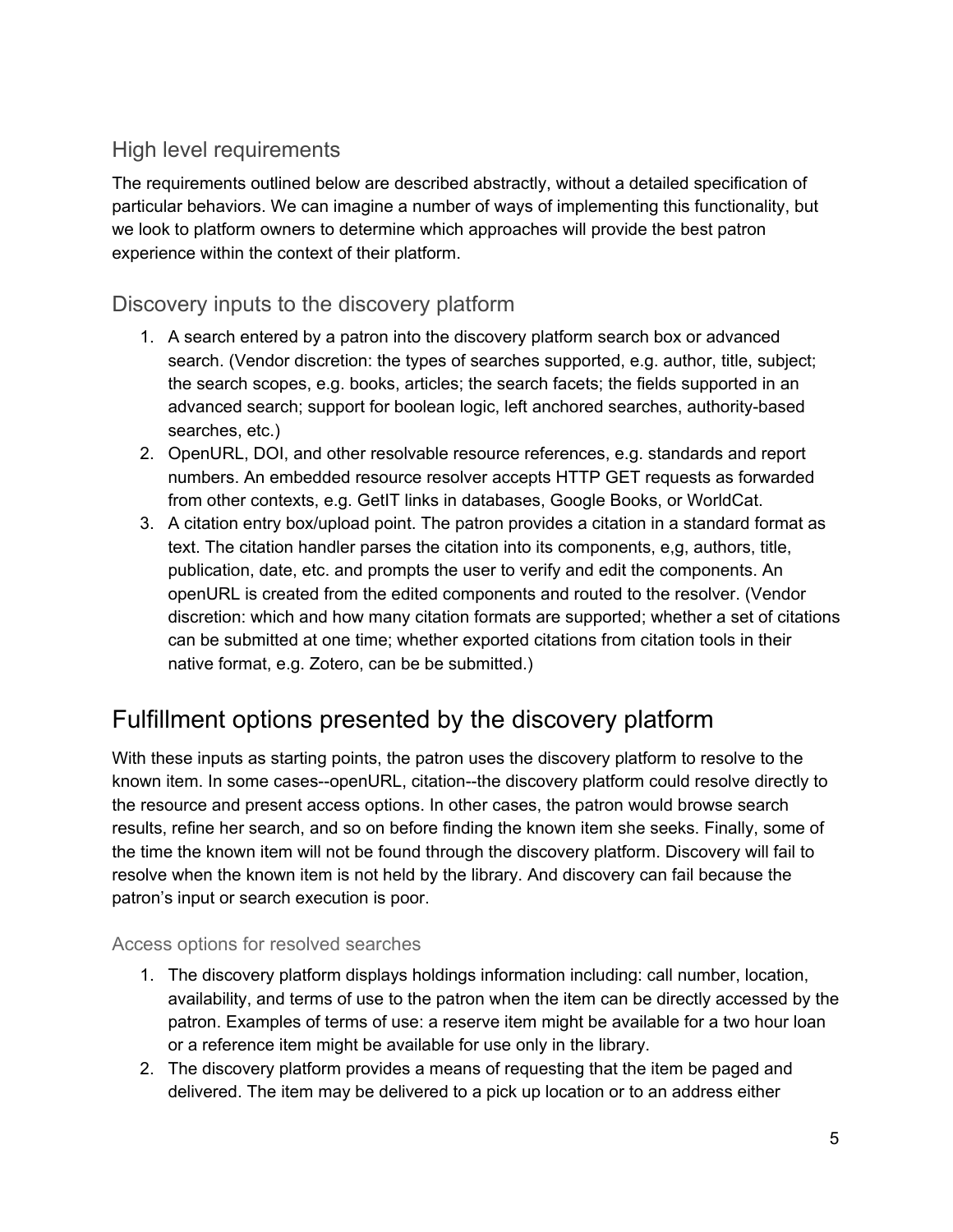selected or specified by the patron depending on local practices. This option includes an estimate of delivery arrival and costs if any. When there are significant differences in delivery time and cost depending on from which library, ILL partner, vendor in the case of a purchase, etcetera this option will present multiple times. See the fuller discussion on request options below.

3. The discovery platform provides a mechanism to request copy of a portion of the item and the copy is delivered to the patron via a means of the patron's choosing. As with other options, estimated delivery times and costs are provided.

Some means of ranking preferences among options, ruling out unacceptable options, or restricting the number of options a patron can select are variations on how access options for resolved searches could be presented.

However these options are presented, the fulfillment service's options handler must prevent the duplication of requests. A patron's selection of one or more options to "cover her bases" should not result in both a local paging order and an ILL request in the same transaction, for example. Ideally, a fulfillment service would detect functionally duplicative requests across transactions.

#### Options for unresolved searches

- 4. The discovery platform provides a means of forwarding the search into another external discovery tool, e.g. a database or WorldCat. Having discovered the resource in the external tool, the patron submits an ILL or document delivery request through the discovery platform.
- 5. The discovery platform provides a means to request that a librarian locate and determine delivery options based on a citation or identifier. If the request is not interactive via Library chat, for example, the option provides an estimate of response time from the librarian.

These two options should always be available to the patron.

Option for all searches

6. A patron can save her search in her personal resource list so the search can be re-executed later. This type of personal resource list is currently a common tool within library discovery platforms (e.g. Primo's eShelf for new UI Favorites). Ideally, this list should allow patrons to submit their "Get this" requests directly from this list, in the same way that items are ordered through Amazon.

#### Intelligent options display

Our goal is to shield patrons from the details of how libraries organize and provide their services. The proliferation of options threatens to replicate our organization and practices in merely another guise.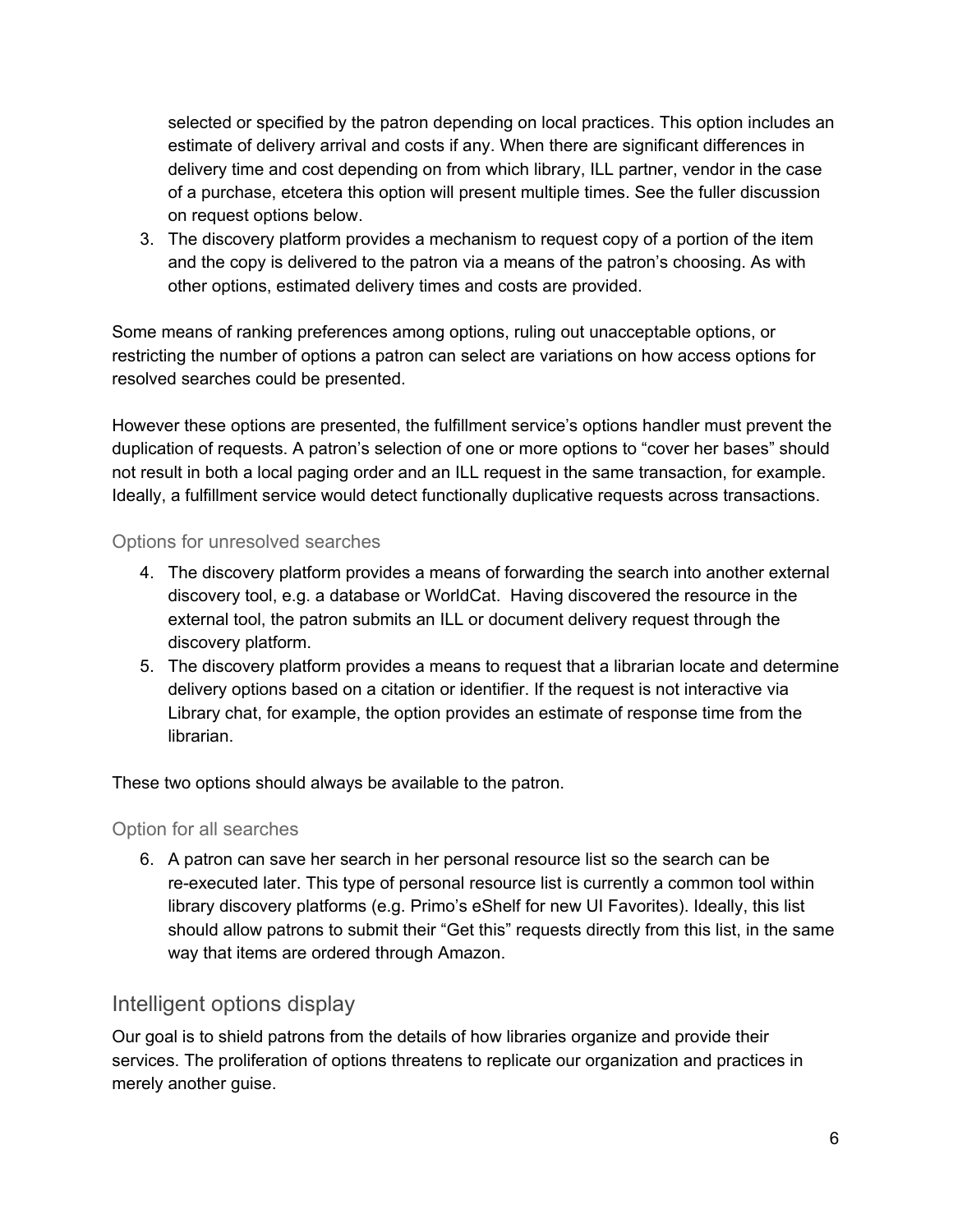Equivalent options from a patron's point of view should be presented under a single collapsed option. For example, a recall vs. a pull request from remote storage vs. an ILL request are functionally equivalent to a patron. When all options result in roughly the same service--a book is delivered to a pick up location in roughly the same time (for example)--nothing useful is conveyed by presenting three options. A single "request" option should display and the estimated delivery time should indicate the minimum probable delivery time (or the delivery time for the option the routing algorithm, whether automated or a rule a librarian follows, would pick). We would only want to present more than one request option if distinct options present a marked trade off to the patron: option A has fast delivery but includes a fee; option B is slower but free. Keeping in mind, the benefit and costs are potentially more important to the library than to the patron. Option A has fast delivery but costs the library more; option B is slower but cheaper. Presenting the patron with this choice invites her to make a socially conscious decision to benefit her university community. While both scenarios involve a trade off from the patron's point of view, there is a meaningful choice between significant differences.

#### Structuring/nudging patron decisions

The options listed above imply varying levels of service and expense to both the library and the patron. Libraries, seeking to control their costs or to promote specific services, may prefer that some options be selected rather than others most of the time.

The library should be able to order the presentation of options with the aim of nudging the patron to choose the prefered options. The options should be presented in such a way that that the patron can make an informed decision both about factors that affect them, such as estimated delivery and cost to them, and about factors that affect the library, such as library processing and shipping costs. This engages patrons in a community of stewardship for library resources.

#### Supporting library service decisions

For requests that the library will fulfill through ILL or purchase, the time to delivery and the cost may fall outside of acceptable parameters to either the patron or to the library or to both. When possible, alternatives should be presented.

To support decision making by librarians, when the patron selects an access option that will invoke external services beyond the control the library, the discovery platform will prompt the patron to declare a need-by date (next week, in two weeks, this month) and an urgency metric (critical, might be interesting, central to my dissertation). These inputs can help the fulfillment librarian decide which source to use for the material, or to notify the patron early in the process if the resource cannot be obtained in time to meet the patron's delivery or cost requirements.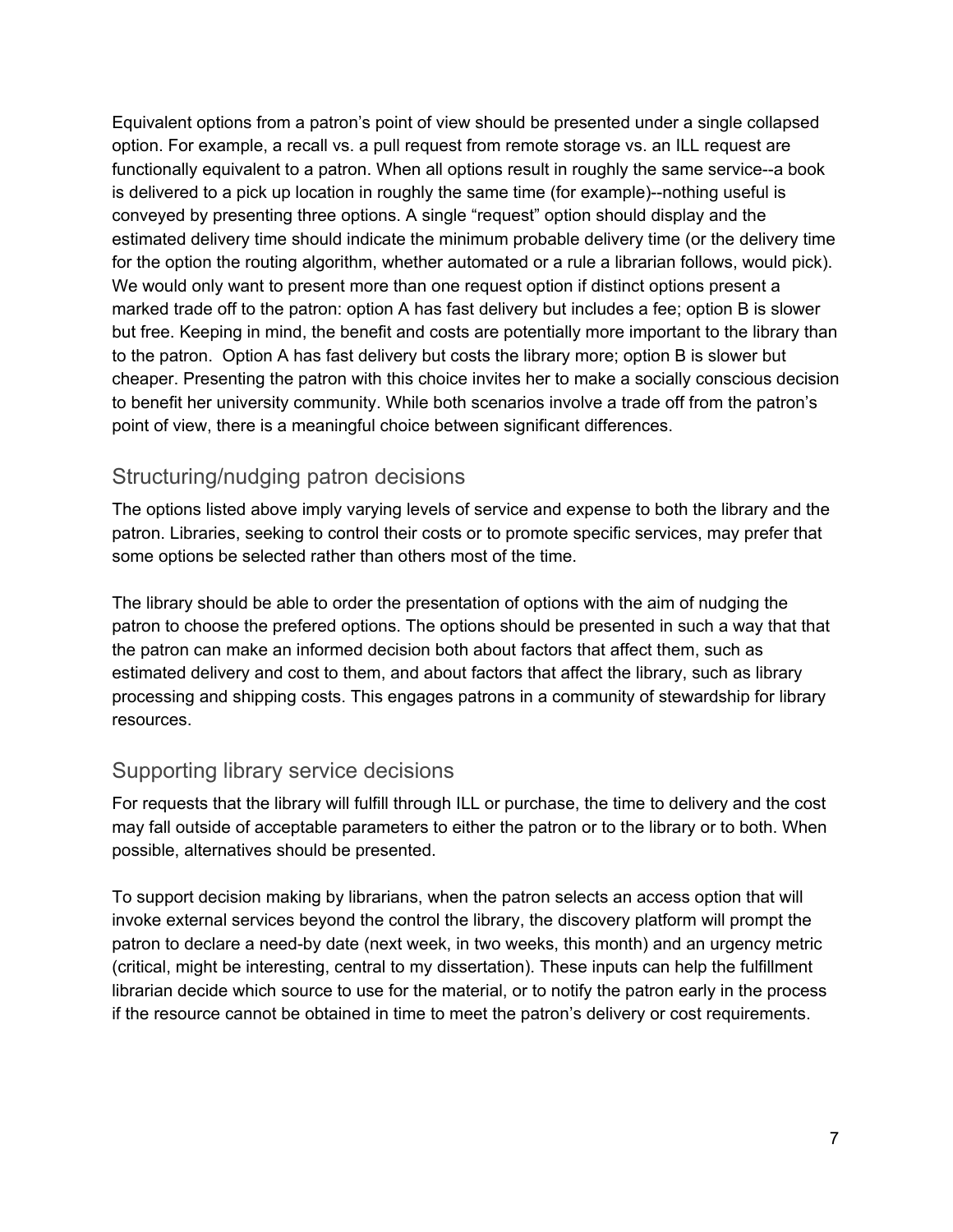#### Patron service classes

Libraries often provide different levels of service based on patron type. For example, office delivery is often available exclusively to faculty members. Undergraduates may pay a processing fee for some options that other patrons do not pay. The discovery platform should selectively present only the options available to patrons, based upon their status. Moreover, these options should be structured in such a way as to guide the patron to the prefered delivery mechanism. In other words, the one that best meets both their needs and the library's too. If multiple options exist, these should be clearly communicated and ordered in terms of preference. The options should communicate what service the option will provide the patron thereby allowing them to make informed decisions and choices.

## Communications and My Account

Patrons want a single place, My Account, to centrally manage all of their requests, loans and delivered documents in addition to citations they have not acted upon yet. This need was observed during recent usability testing at the University of Minnesota [\(Appendix](#page-19-0) C). The discovery layer, scoped as a holistic patron interface, is the logical place for this though the display of requests managed by external systems will require integration development. Requests, regardless of type, format or status, should display on a single dashboard with item specific details such as request status, due dates, hypertext links to electronic documents, transit information both local or delivery from other libraries. Historical data should display too. The patron interface should display potential format and status specific options to promote effective request management.

Management includes communication, so the My Account should contain copies of communications sent from the library to the patron and from the the patron to the library. Individual request statuses and changes to statuses should display to the patron so they can make informed decisions concerning how they would prefer their requests be processed.

# Integration between the discovery platforms and backend systems

The discovery layer populates the request form with metadata and the patron's delivery preferences. Locally configured business logic performs request routing, sending the request to the locally-defined prefered fulfillment source. A matrix of patron status, item information, both metadata and availability, coupled with local policy definitions for provisioning materials provides the logic for automated request submission into the prefered fulfillment workflow. Requests requiring mediation are sequestered for staff review. These requests, defined as edge in the classification of cases outlines in [Appendix](#page-17-0) B, fall outside the scope of the automated request process outlined in this document.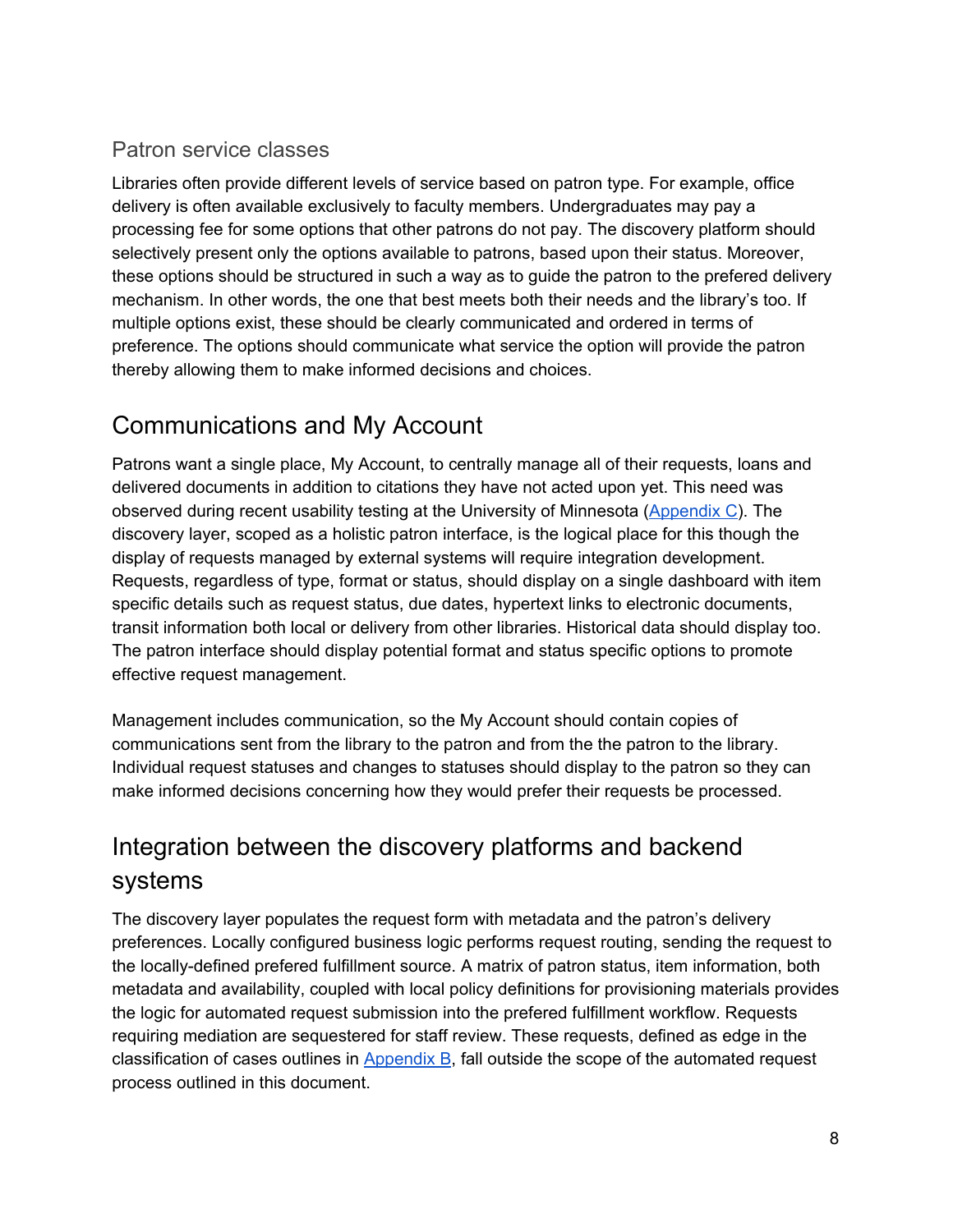# Next Generation Resource Delivery Management System--Functional Requirements

We envision a next generation Resource Delivery Management System (RDMS) that

- integrates with the discovery layer to provide delivery options to patrons presented there and to accept the patron's delivery selections to initiate delivery workflows;
- automates delivery workflows to select the optimal routing of requests to fulfillment partners based on patron needs and library preferences;
- integrates with and works alongside the library's Library Services Platform (LSP) to obtain patron information or to pass request and loan data to the LSP to manage circulation;
- integrates with fulfillment network management systems such as Relais, Rapid, or OCLC Worldshare ILL to identify fulfillment partners and to manage request transmissions;
- manages request and item delivery tracking, and billing of local patrons and other libraries; and
- generates and manages communications with patrons about request status and availability related messaging.

The goal is smart fulfillment. Smart fulfillment brings together policy-driven structuring of choices for the patron, policy-driven and automated routing of requests to fulfillment networks, and ultimately reduced mediation by librarians for routine ILL transactions.

[Figure](#page-10-0) 1 shows the relationship between the RDMS and existing components of the library ecosystem, including the library's principal discovery tool, LSP, and what we are calling here fulfillment network management systems.

A fulfillment network for our purposes is a set of libraries, generally coordinating through a shared resource sharing system, that will loan resources to partners through ILL or will scan locally held print materials. A fulfillment network management system (FNMS) is able to determine whether a network member library holds an item, whether the item is available for loan or scanning to answer a fulfillment query--Can a member of this network fill this request for this item? And the FNMS accepts and routes fulfillment requests to member libraries. From the RDMS's point of view, a FNMS is a black box. Resource-type deflection rules associated with a member library, for example, would be applied by the FNMS when determining whether it could fulfill a request; the RDMS sees only the result of this determination.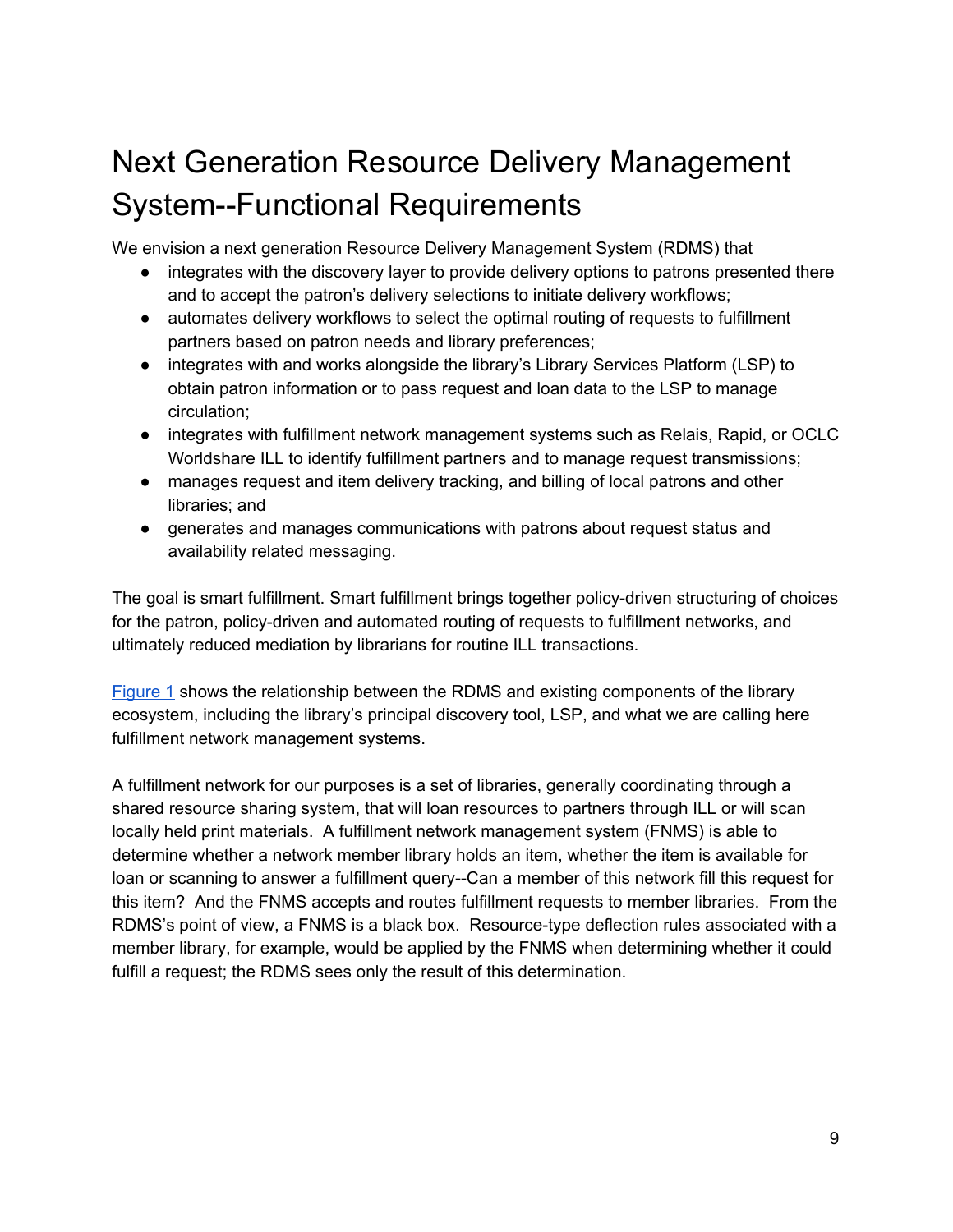<span id="page-10-0"></span>

#### **Next Generation Discovery to Delivery**



### RDMS APIs and protocols

The RDMS communicates with other components of the Library system ecosystem through APIs and protocols at three principal points of integration (corresponding roughly to the links that link the RDSM to other systems in the diagram above):

- Options/Choices API integration with Discovery
- Patrons/Circulation API/NCIP integration with the LSP
- Fulfillment query/request/ILL transactions API integration with fulfillment network managers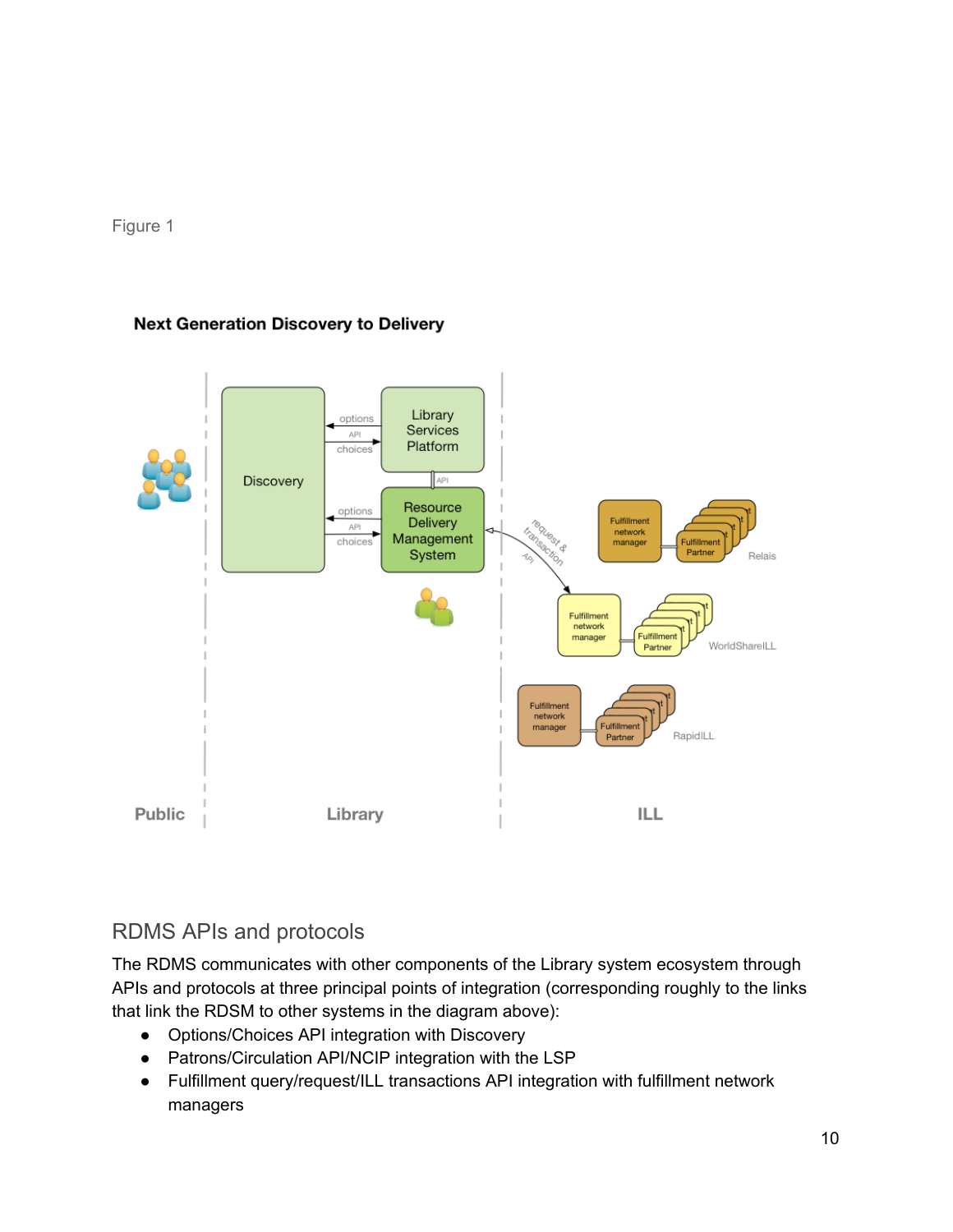Suitable APIs and protocols may exist to support some of these integrations, e.g. ISO 18626 and NCIP. In other cases, e.g. options/choices, an API or protocol standard does not exist and would need development and standardized implementation.

#### RDMS Staff User Experience

The RDMS has a library staff facing user interface in which librarians perform:

- integrated searching of external bibliographic databases;
- integrated searching of external systems' member and policies directories;
- request/routing queue monitoring;
- routing mediation for when automated routing fails to resolve to or select a fulfillment target;
- patron record management ;
- delivery queue management and tracking;
- communications queue management;
- billing of patrons and other libraries;
- copyright management;
- data analytics and management reporting;
- administrative configuration.

Above we define essential, expected, and required staff workflows. Other integrations beyond library specific systems will also be needed, including for example: integrations with local institutional authorization and authentication mechanisms; with institutionally mandated credit card/debit card payment systems; and with shipment tracking systems for UPS, FedEX, etc., all based on industry standards. Increased and nuanced support for the range of item identifiers, local lending workflows, consortial or ex-consortial tiering with load balancing strategies must also exist.

Moreover, appropriate routing and request completion mechanisms need development as part of the smart unmediated routing of requests. In this area, we specifically call out to the ILS and LSP platforms to provide tools for request submission to acquisitions, financial system integrations and patron hold requests. In other words, a mechanisms supporting seamless purchase to placement on the hold shelf workflows should be developed.

Mediation of the request to fulfillment, in whatever form that may take--automated or staff mediated--should resolve to a single place where patrons can see all of their requests. How this occurs is internal to the systems but paramount is their interoperability and ability to communicate between themselves without staff intervention.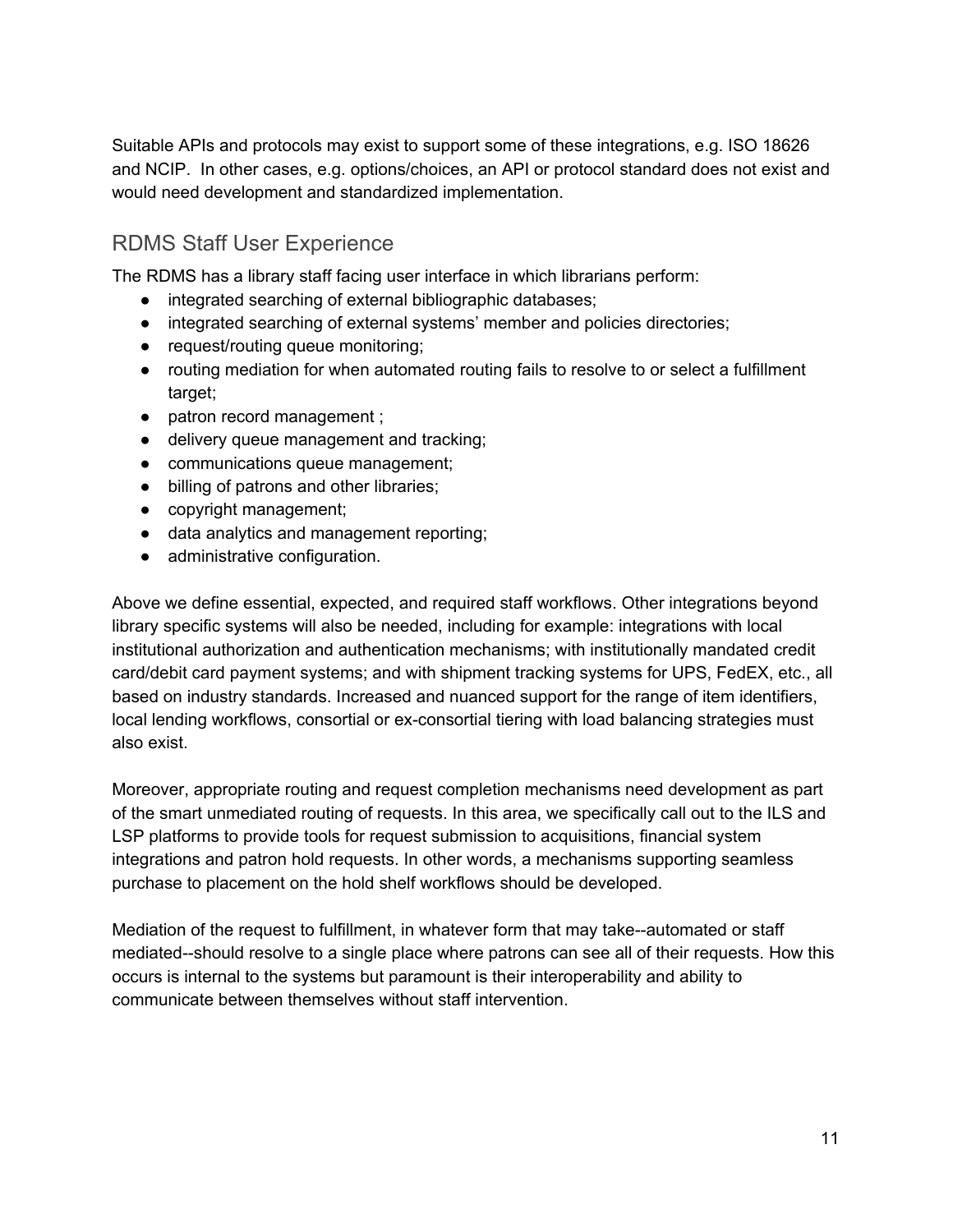#### Vision

To achieve the goals outlined above, we envision a web-based ISO 18626 compliant resource delivery management system that is built upon newly developed standard protocols. Success for that system is defined as one that effectively supports our patron's needs and expectations for quick and efficient delivery of resources. Vendors, suppliers and library staff must cooperate to create such a replacement to our outdated, siloed systems which are based upon outdated protocols and backoffice products unable to transfer request across systems given their disparate individual capabilities. A supplier-neutral, vendor-neutral system based upon current and emerging technologies must be created from a new foundation that leverages these contemporary tools to effectively meet patrons' needs as they, the customers and consumers, define them rather than delivery based upon what an existing library systems can do. Part of this will also involve developing a resource sharing standard protocol that allows local institutions to profile delivery options so that they can expose and integrate the standard into disparate discovery systems. This resource sharing standard protocol should be submitted to NISO for development as an industry standard.

### General Requirements

The resource delivery management system manages the identification of potential suppliers, request submission, item tracking, delivery and billing of both local patrons and other libraries. It avoids duplication of data or information stored in other systems. Rather, data is pulled from external systems via APIs or other protocols as needed. A robust open architecture allowing for the extraction of data for external manipulation/processing coupled with the ability to write back into the system is the system's foundation. In other words, full Create, Read, Update, and Delete function support via RESTful APIs will provide the system with tools to support both internal and external communication.

These requirements include:

- **Request Initiation Mechanism:** The discovery layer provides a mechanism to create a request by the combination of item metadata and patron identification information. Upon submission, locally defined rules are applied and the request is routed per library preferences.
- **Patron Provisioning:** Patrons are identified by a locally defined library identifier which provides a hook to call external systems which then provide additional information about that individual at point of need. Proxy patrons are supported.
- **Request Data:** The system integrates with local systems both staff (Integrated Library System or Library Services Platform) and discovery layers to perform:
	- automated item searching,
	- request submission and
	- local item record creation based upon locally defined policies.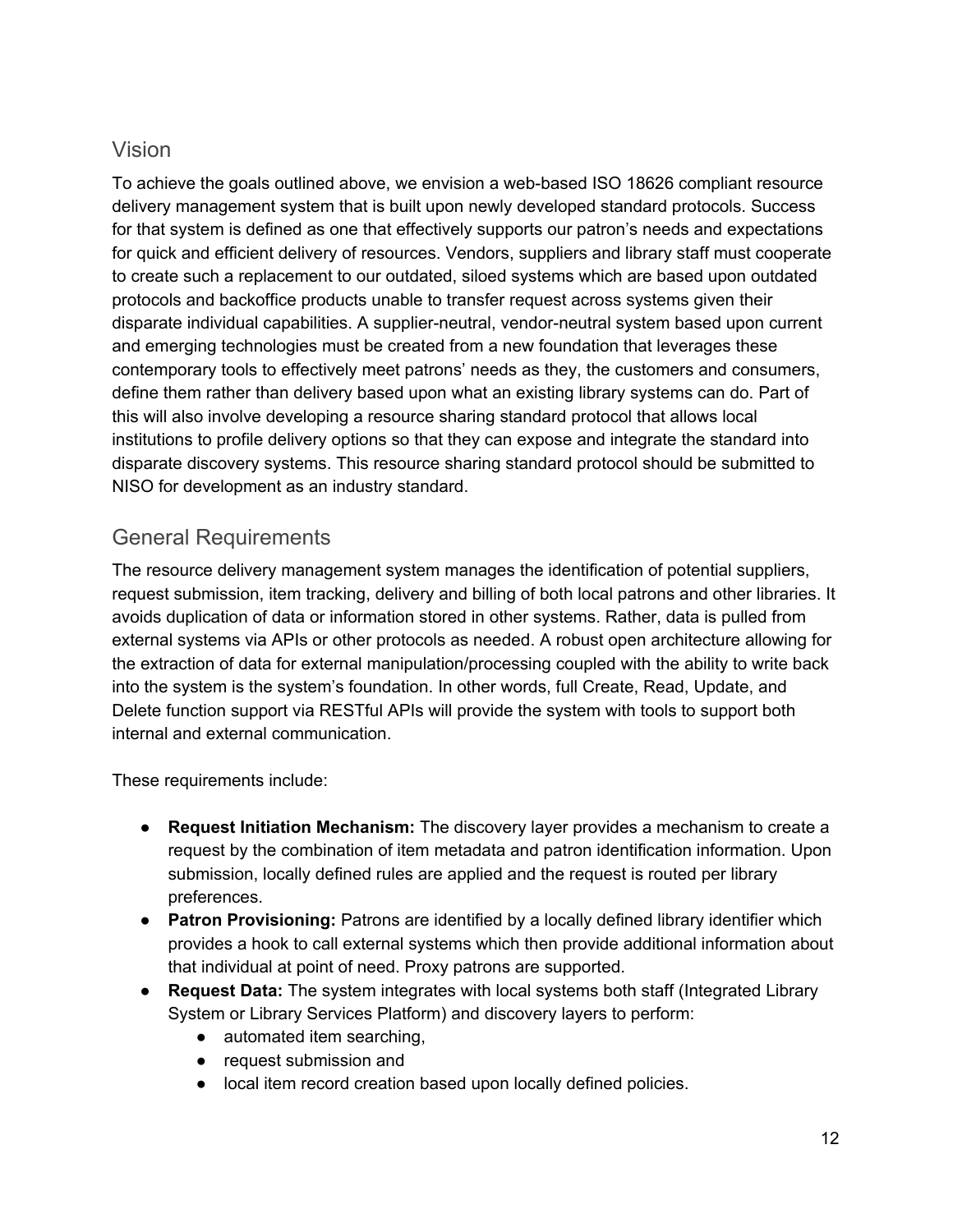● **Circulation:** As borrowing loans are ultimately circulations, the system uses protocols such as NCIP for the placement of requests and those requests are managed as holds in the local LSP which also performs all patron-facing communications and circulation functions. NCIP functionality works for lending transactions as well; placing holds in the local system for incoming requests, when currently available, and desired by a lending institution.

## Staff Interface

The staff interface is customizable in terms of display layout for field placement, field exclusion or custom inclusion with granular user permissions granting access to only needed information, color coding by module with displays for the full life story of a request, copies of all communications to and from the patron and all potential or discarded lenders, and any notes added by the system, staff or patron. Thus a system for recording communications or reactions is required.

The staff tool manages and processes:

- patron requests for locally owned materials,
- borrowing requests to other libraries,
- purchase and selection of materials from commercial suppliers or as part of a local purchase-on-demand program
- requests from other libraries.

#### **Library Specific Customizations:**

- **Tiers and Load Leveling:** Tiering of branches, consortia, and regional locations should minimize shipping costs and/or turnaround time, while load leveling within those groups distributes the burden of shipping and labor costs equitably. Both tiering and load leveling should be customizable to each group's needs.
- **Lending Workflow:** Multiple loan periods are supported and applied automatically based upon borrowing library status or item format. The system will only place requests for items on-shelf in loanable collections at both local collections and at partner libraries. Thus pull slip are printed with call number and location on them at the lending library's prefered location be that a central location or a branch, and the slips are easily customizable through a WYSIWYG type editing tool to allow for special integrations such as local barcode numbers or special delivery locations.
- The system also integrates communication to a Remote Storage Management Systems, both stand alone and shared, for retrieval.

#### Use of Standard Identifiers

● **Identifiers:** Borrowing loan and article requests placed by patrons that lack standardized numbers will be searched in the background to find close matches, reducing staff mediation. Requests that are placed with standard numbers, such as ISBN, ISSN, OCLC, DOI, and PubMed ID, will match without mediation, regardless of the format of the item, eliminating the need to locate alternative OCLC records for books vs e-books,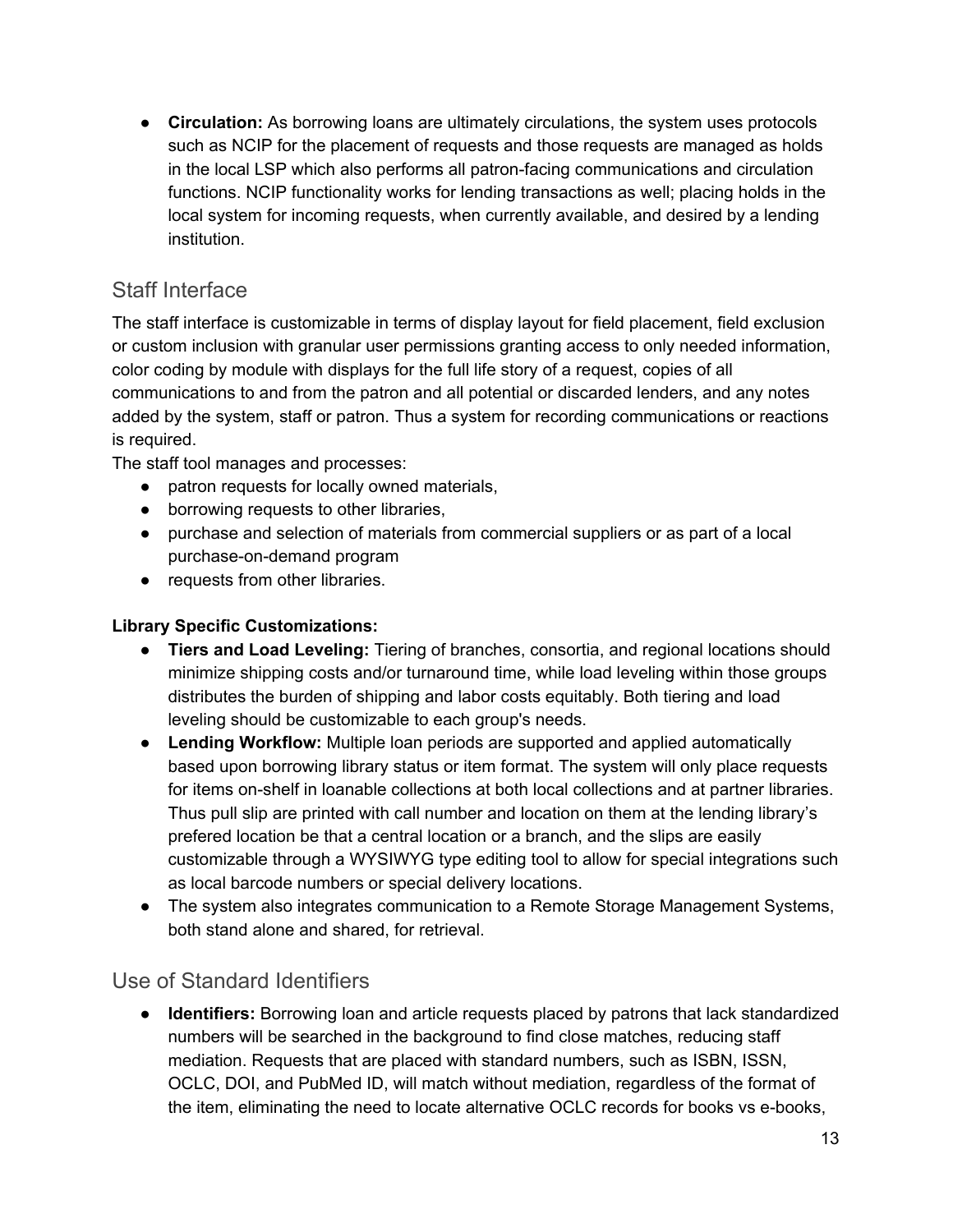articles vs serials only available online, and the like. The fulfillment network (OCLC, Relais, Rapid, LSP) system will know which libraries accept requests for each material type and will deflect automatically based on their criteria.

● **Barcodes:**The lending library's item barcode or barcodes must be stored and searchable within the system because this provides a unique identifier for every unique item sent so individual pieces can be tracked as easily as the entire transactions or group they make up.

### Flexibility & Customization

Support of local policies, practices and processes with robust customization options including system routing of requests. The local workflows and local tools, not the platform into which a request is placed or processed, drive the processing. Thus, it is supplier neutral and vendor neutral. This allows the library to define how requests are processed rather than the system into which those request are submitted dictating local workflows.

Customized internal widgets for searching the local discovery tool, other discovery tools and commercial providers are included. These widgets can write into the system. Locally defined and developed customized batch processing of requests is supported within the system as part of the open platform. Users- both patrons and staff- can create customized apps for the platform, share these, and other customers can use them too. Interoperability and communication between the resource delivery management system and external request management platforms (Rapid, Docline, WorldShareILL, Relais, shared catalog consortial borrowing systems, CCC Get it now, British Library, etc.) is required as is automated/unmediated smart routing between these systems managed by the resource delivery management system.

#### Service Integrations

- **Shipping & Handling:** Integrated UPS/FedEX/DHL/USPS tracking at the individual request level displays this information dynamically to both staff and patrons.
- **Copyright Management:** The system will manage copyright compliance for requests that fall within the CONTU guidelines in a flexible way that allows libraries to configure the number of years and number of titles requested per year for copyright. Ability to mark items as "Copyright Already Paid" manually and according to document supplier. It will also integrate with the Copyright Clearance Center to track base fee and submission of copyright payments.
- **Electronic Delivery:** The system includes an electronic delivery mechanism and document management including automated batch processing for staff with direct linking to items in the patron dashboard, as well as document editing capabilities.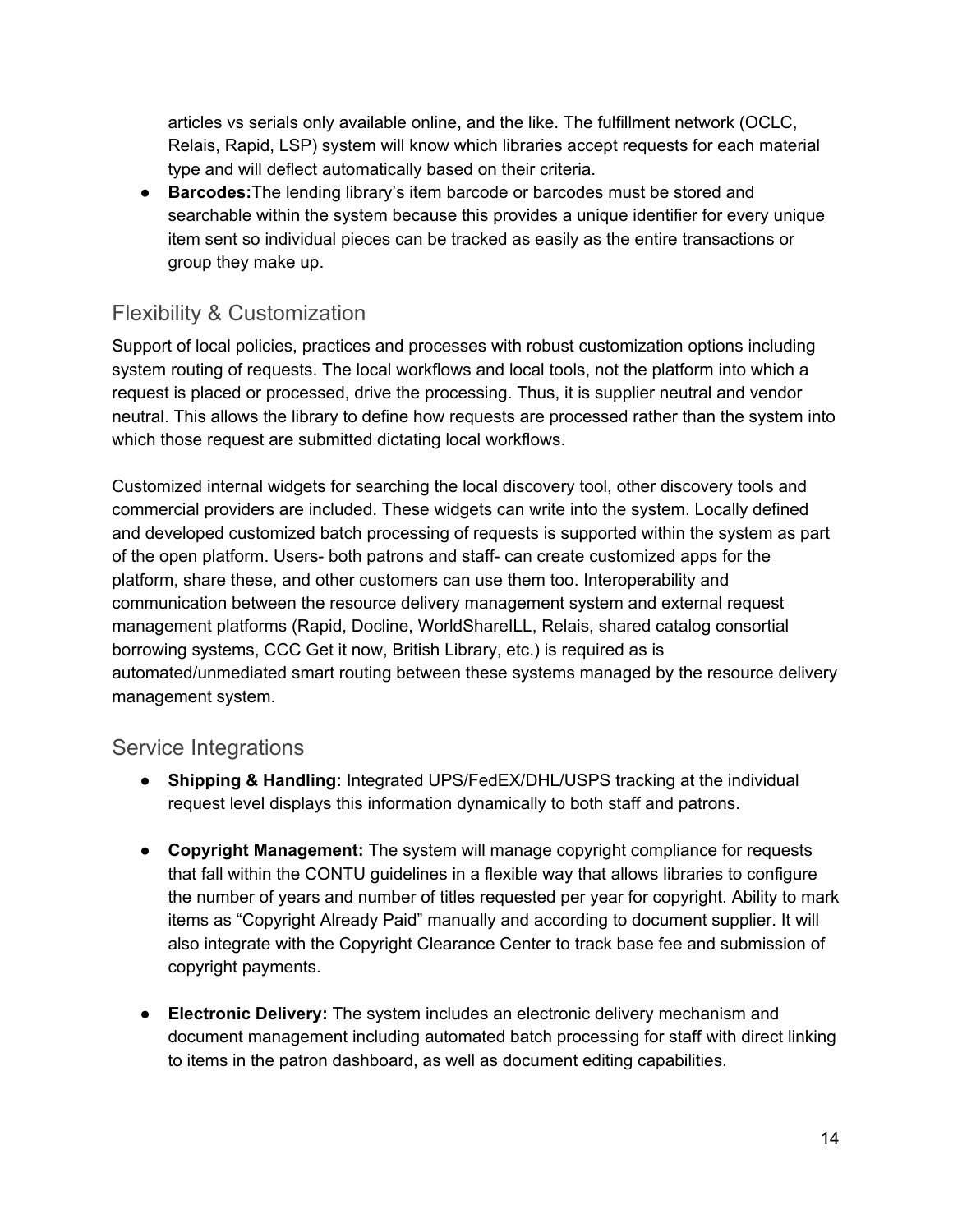- **Document or Item Purchase:** The system will provide seamless access for searching and purchasing from vendors and publishers for the purchase of materials.
- **Payment & Billing:** An integrated automated payment system complements an automated billing system for both patrons and borrowing libraries. Integration with campus or library credit card transaction management systems is included.
- **Communications:** Customizable emails and text message notifications provide mechanisms for staff to communicate with patrons, to other staff in the library or to submit requests to potential stand alone lenders who do not use an integrated system. Likewise copies of emails or text notifications are stored in the system, both to and from patrons. Staff questions to patrons can be answered by patrons updating their requests (years needed, prefered format, etc) within the system instead of via external email chains.

### Reporting & Analysis

The system needs a robust reporting and analysis component. Standardised reports will provide access to generally required and standard metrics such as those required by ARL, AAHSL and state library systems but the system must also supports on the fly searchability for ad hoc queries by standard external tools such as MS Access, Tableau or other data and data visualization tools. Data must be easy to export for manipulation in external tools. Reports should also include system-wide data to allow comparison with other libraries and members of consortia.

### Test Environment

The system must include a robust sandbox environment where all aspects of the system and its interactions with other systems can be tested. This environment includes both test web pages and a test server duplicate of production so staff can experiment with new workflows, customizations, user authentication methods, inter-system integrations and locally developed widgets without having to run these against a production environment.

# **Conclusion**

Over the preceding pages, we have described a patron interface where smart delivery options powered by intelligent, rule-based request routing to the appropriate fulfillment system integrates request management into the the discovery layer. Thus patrons have a simple to follow, understandable path to resource delivery with appropriate and timely communication. They have a single place to manage all their library transactions. Libraries gain the ability to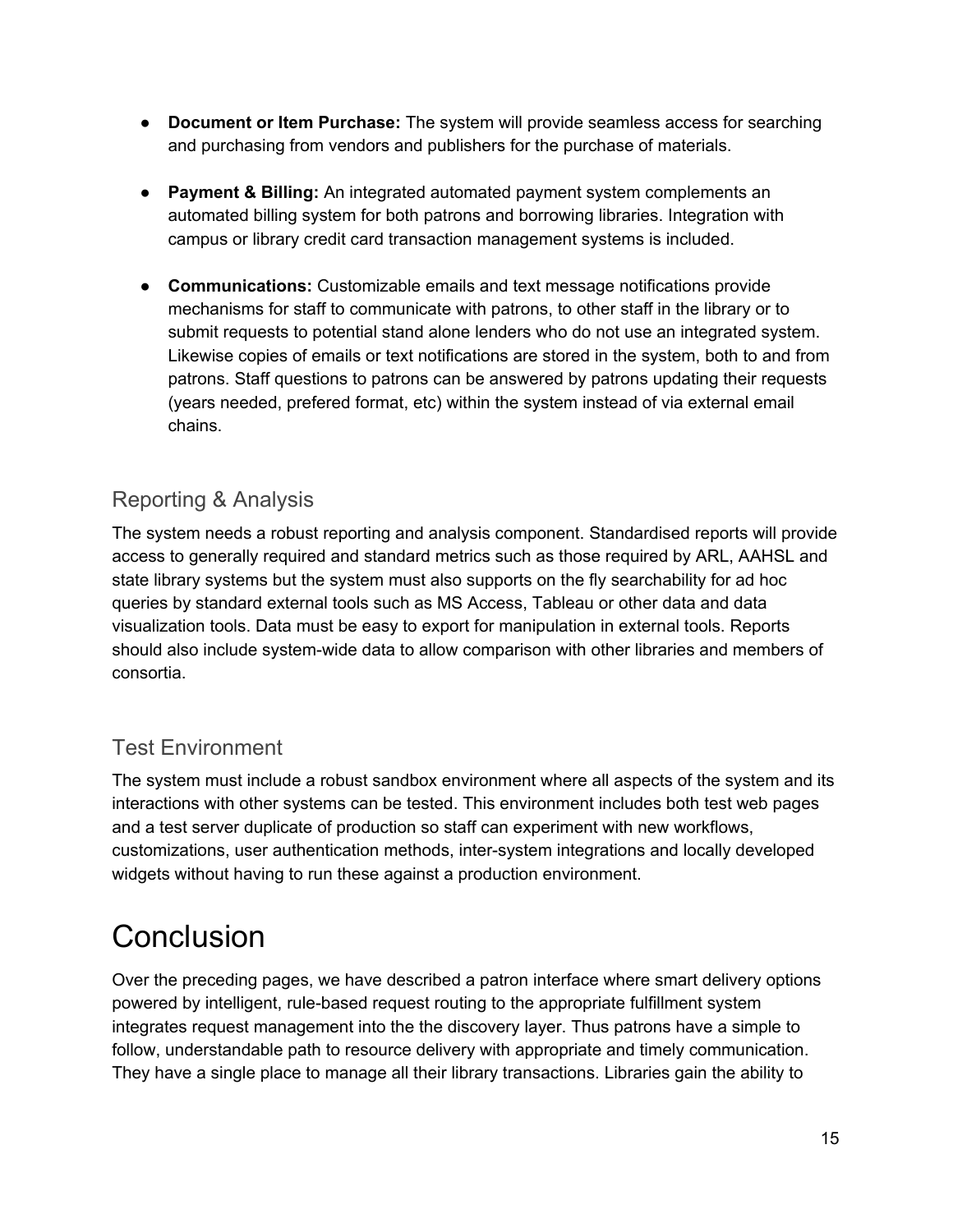nudge patrons toward prefered local delivery practices provided through unmediated and coordinated system to system communication.

Rule-based request routing and systems-level integration through APIs are types of automation that could potentially reduce fulfillment staff costs for typical requests. In the long run, these savings could offset the costs of implementing the features we have described, whether reflected ultimately in product licensing costs or in local IT support for customizations and integrations. However, an analysis of costs and benefits and how these are distributed is beyond the scope of this document. And arguably, implementation costs cannot be known until vendors and libraries are engaged in implementation planning.

## Appendix A

| What the patron<br>needs to do                          | <b>What the UX</b><br>presents                                                                           | Where the resource<br>exists       | What a librarian<br>needs to do                                                                                                    |
|---------------------------------------------------------|----------------------------------------------------------------------------------------------------------|------------------------------------|------------------------------------------------------------------------------------------------------------------------------------|
| Obtain a known item:<br>book                            | A request button                                                                                         | Available on shelf                 | 1. Pull and<br>deliver item<br>on the shelf<br>2. If not found on<br>shelf, route<br>request to ILL<br>system with<br><b>ISBN</b>  |
| Obtain a known item:<br>journal article (print)         | Location<br>A request for the<br>volume (if the volume<br>circulates)<br>A request for a<br>scanned copy | Available on shelf                 | 3. Scan and<br>deliver item<br>on the shelf<br>4. If not found on<br>shelf, route<br>request to ILL<br>system with<br><b>ISSN</b>  |
| Obtain a known item:<br>journal article<br>(electronic) | A request button                                                                                         | Available in local<br>subscription | 5. Resolve to<br>URL, and<br>deliver item<br>If holdings are<br>6.<br>wrong, route<br>request to ILL<br>system with<br><b>ISSN</b> |

#### Core Behaviours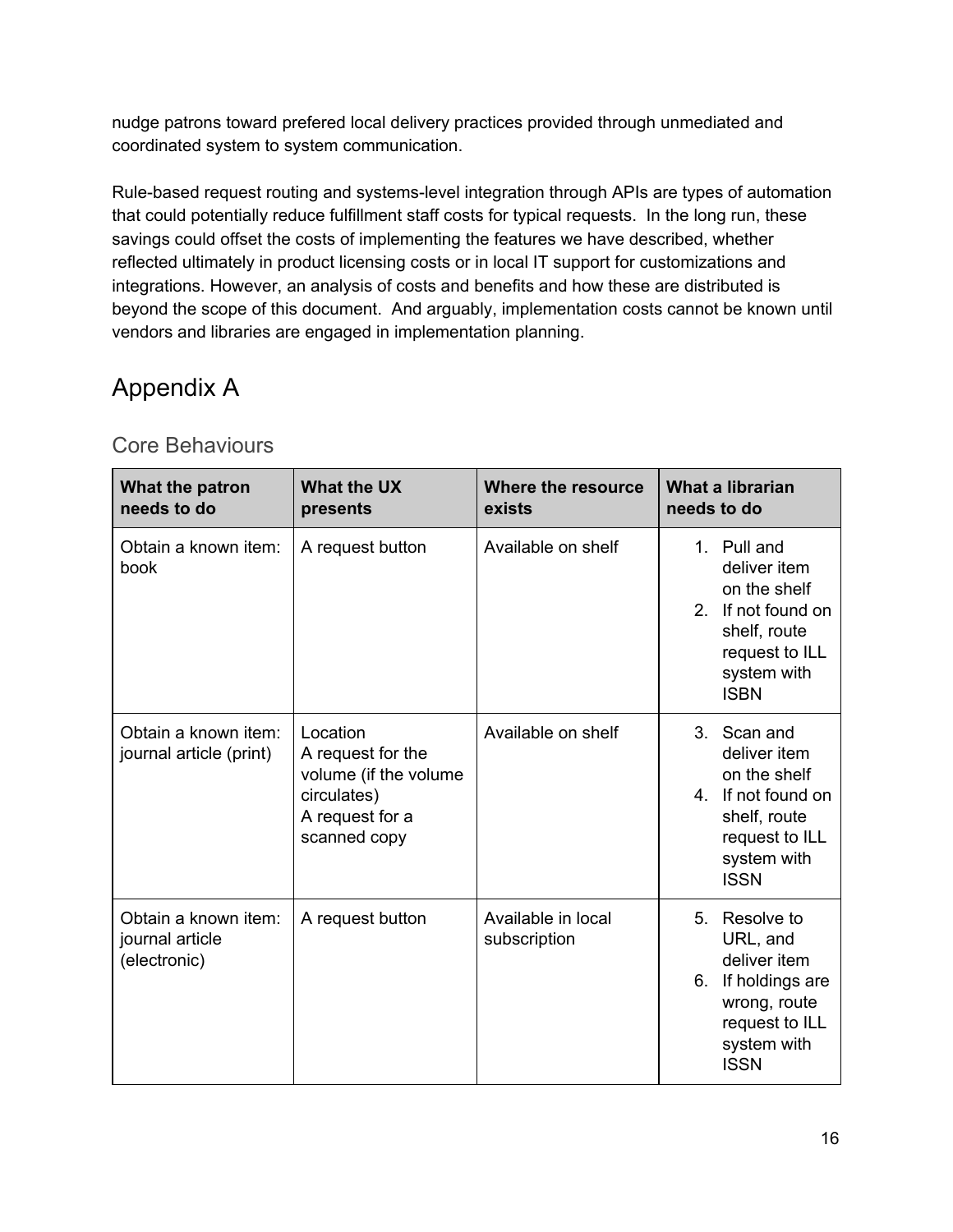| Obtain a known item<br>when no local copy is<br>available: book               | A request button | At a consortial<br>partner library                                                                                            | 1. Unmediated<br>request is<br>sent via web<br>service<br>2 <sup>1</sup><br>Mediated if<br>unfilled. |  |
|-------------------------------------------------------------------------------|------------------|-------------------------------------------------------------------------------------------------------------------------------|------------------------------------------------------------------------------------------------------|--|
| Obtain a known item<br>when no local copy is<br>available: book<br>chapter    | A request button | At a consortial<br>partner library                                                                                            | 3. Unmediated<br>request is<br>sent via web<br>service<br>4. Mediated if<br>unfilled.                |  |
| Obtain a known item<br>when no local copy is<br>available: journal<br>article | A request button | At a consortial<br>partner library                                                                                            | 5. Unmediated<br>request is<br>sent via web<br>service<br>6. Mediated if<br>unfilled.                |  |
| Obtain a dissertation<br>completed at another<br>university                   | A request button | At another library                                                                                                            | Search for full text,<br>and if not found, send<br>request to granting<br>institution via OCLC.      |  |
| Obtain a book<br>chapter                                                      | A request button | Available on shelf                                                                                                            | Scan and deliver pdf                                                                                 |  |
| Obtain a book<br>chapter                                                      | A request button | Checked out, but on<br>shelf at consortial<br>library                                                                         | Unmediated request<br>is sent via web<br>service.                                                    |  |
| Obtain 1987-88 of a<br>newspaper: microfilm                                   | A request button | Mediated request is<br>These years are<br>missing from the<br>sent to CRL via<br>library's collection;<br>OCLC.<br>CRL has it |                                                                                                      |  |

# <span id="page-17-0"></span>Appendix B

#### Classification of cases

The tools described above and their development should address the most common and most commonly requested types of materials and ease the resolution from discovery to delivery. These central items- books, journal articles, DVDs, CDs and scores- have a number of unique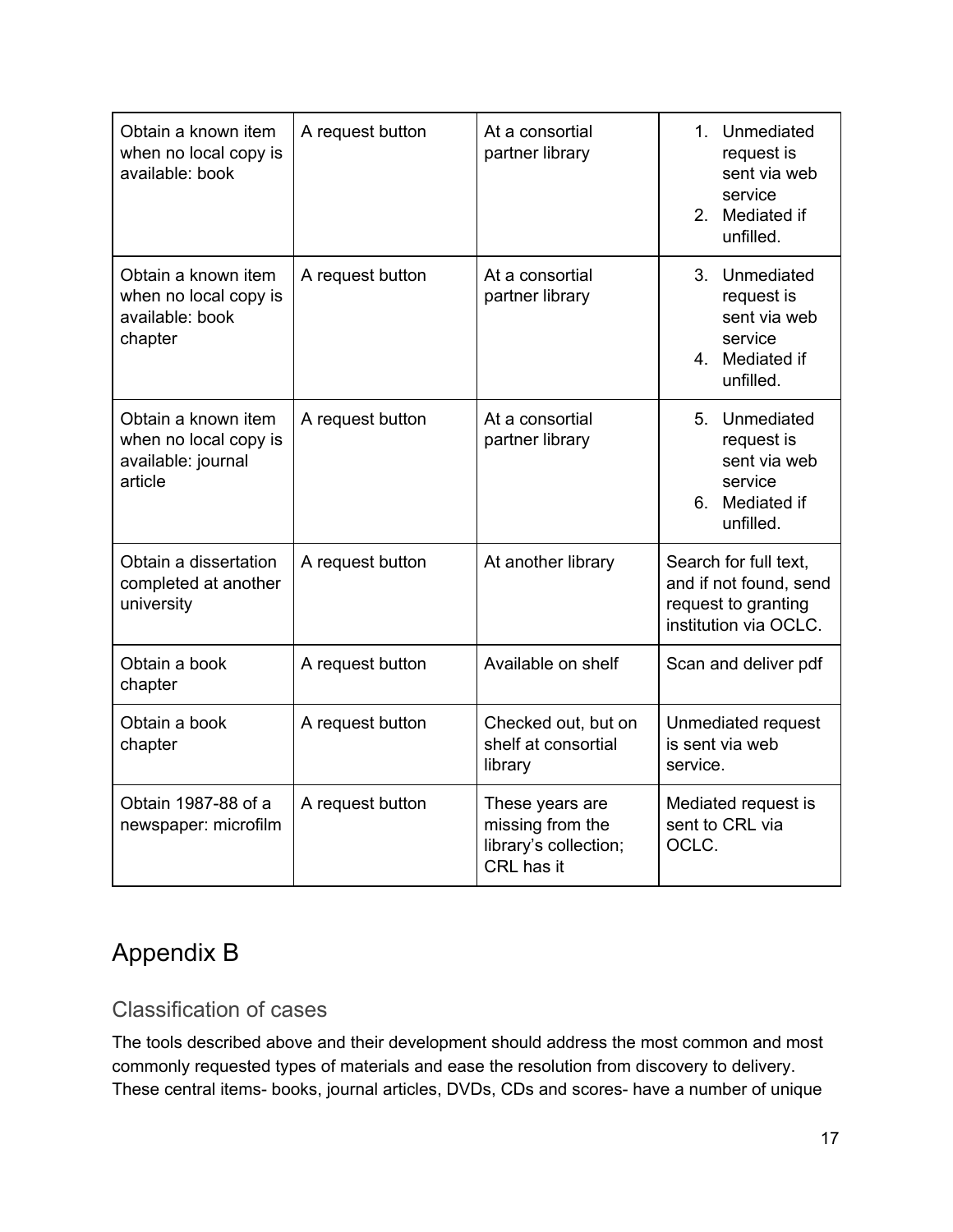identifiers- ISBN, PMIDs, DOIs, OCLC numbers, etc.- that can and should be more effectively leveraged. Development efforts should focus on these discrete individual works rather than on portions of works, e.g. a journal issue, or items that are unique, e.g. a master's thesis. Stated differently, development should concentrate on common mass-produced items not on the edges or the "long tail". As common items constitute the bulk of materials identified and requested, efforts must concentrate on these.

{Here we classify cases roughly by whether they are frequently encountered "central" to the activities we want to support or should be counted as edge cases--rarely occurring, possibly difficult to support.}

#### **Central**

(Items have identifiers, e.g. ISBN, ISSN, OCLC number, or can be reasonably resolved, e.g title, author, date of publication; items are treated as a single piece; items a mass produced.) Single printing single volume monographs Journal articles with DOI and/or ISSN DVDs CDs Scores

**Edge**

(Unique items or not-contemporary formats) Require human intervention

US Dissertations in print only Electronic Dissertations (depending on an Institution's Proquest subscription) Foreign Dissertations Master's Thesis Archival materials LP records 16mm films, or 8mm Print Newspapers Microform series Data sets

#### **Principal pain points**

Consistently resolving effectively to locally available holdings of e-resources Requesting a portion of a title Competing service options Grey literature Born digital Unique one copy items Delivery time and loan periods at variance from local materials practice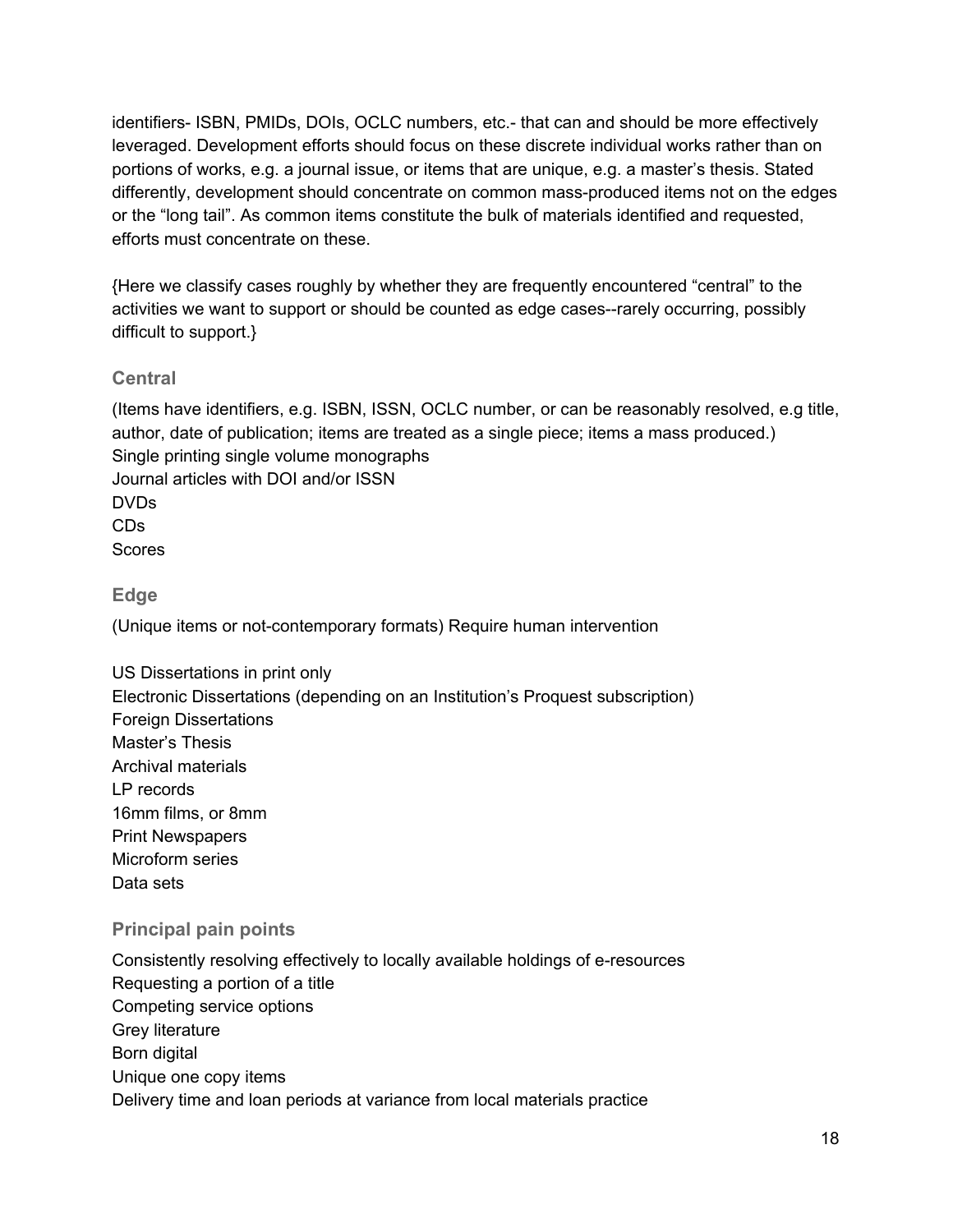# <span id="page-19-0"></span>Appendix C

### University of Minnesota's Usability Testing

In April of 2017, Minnesota conducted usability testing with three volunteer students. Each student was given a set of tasks to complete; requesting an unavailable book, requesting a chapter of a book, obtaining an article that the U of M does not have access to electronically (but the print journal is held), ordering a DVD, navigating to ILLiad and accessing an article in ILLiad. The following observations and recommendations were written by Amy Drayer and the Usability Testing Team of the University of Minnesota Libraries.

Users who had never used the Interlibrary Loan service struggled with all of the scenarios to some degree. Based upon the observations, there are strong recommendations to:

- Simplify the disparate systems into one interface; and an interim measure, ensure that there are links to the ILL system from Primo's My Account and vice versa.
- Consider other possible displays and language to assist the user in making a choice when more than one service option is presented; the interface of two or three request buttons in discovery does not provide enough information for the user to determine the quickest method of request.
- Perform additional usability testing sessions. Interlibrary Loan has too many touch points for a single round of usability testing to provide enough feedback.

| <b>Observed Issue</b>                                                                                                               | <b>Recommendation</b>                                                                                                          |
|-------------------------------------------------------------------------------------------------------------------------------------|--------------------------------------------------------------------------------------------------------------------------------|
| The label "Interlibrary Loan" does not<br>encompass the concept of digitizing copies<br>via "Document Delivery"                     | Suggest finding a more inclusive service<br>name                                                                               |
| The Primo application and Interlibrary Loan<br>application do not seem like separate<br>programs to the user                        | Consider adding, to the username login<br>dropdown, links to the individual systems for<br>"Catalog", "Interlibrary Loan", etc |
| Could not come up with a way to find<br>movies, expected something on the home<br>page or in the catalog to continue down a<br>path | Consider adding more prominent messaging<br>in Primo potentially specifically addressing<br>movie requests                     |
| Expected the ILL requests to be in Primo<br>My Account                                                                              | Consider adding Interlibrary Loan menu link<br>in Primo My Account, or a link on the Primo<br>My Account Requests tab          |
| "Get a Chapter" may imply the user can get<br>immediate access to it                                                                | Consider less immediate sounding language<br>such as "Request a Chapter"                                                       |

#### **Observations and Suggestions**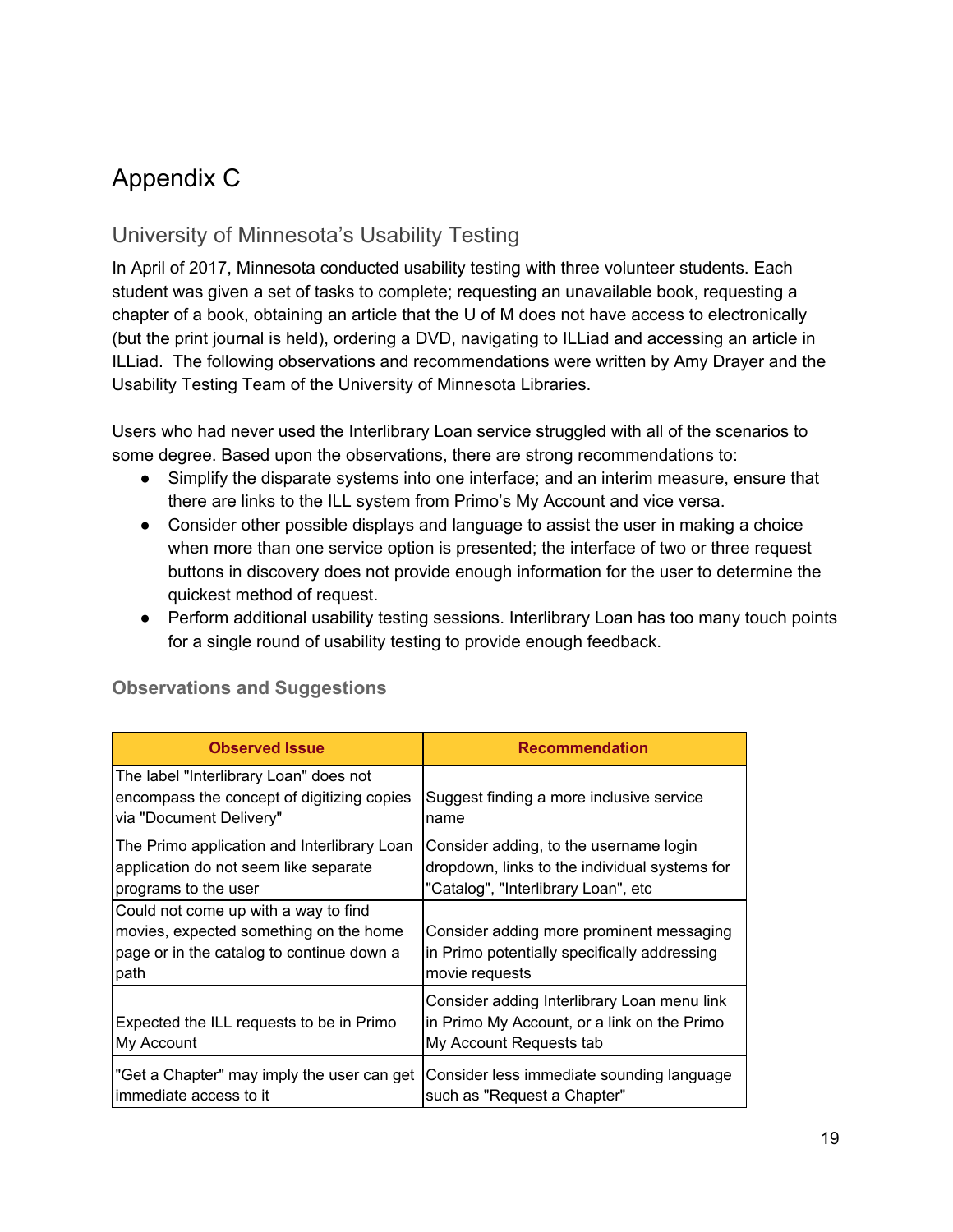| Participant felt obligated to fill in fields that<br>weren't filled in via the OpenURL, or as<br>much of the optional fields (e.g. chapter<br>specific information) | Make the required fields more obvious                                        |
|---------------------------------------------------------------------------------------------------------------------------------------------------------------------|------------------------------------------------------------------------------|
| On article form, participant put article title in<br>the first field, which was for journal title,<br>then had to move to the correct field                         | Consider putting the article fields before<br>iournal fields on article form |
| Participant selected Get a Chapter but did                                                                                                                          | Add a check to the form for whether a chapter                                |
| not enter any chapter specific information in                                                                                                                       | field has data and prompt user if they meant                                 |
| the form                                                                                                                                                            | to get the whole book                                                        |
| Participant (backup test) chose Get It as the                                                                                                                       | The interface of two or three buttons does not                               |
| quickest method to receive the book where,                                                                                                                          | provide enough information for the user to                                   |
| based on the record, it likely isn't; it is not                                                                                                                     | determine the quickest method of request,                                    |
| possible to assess, based on the interface,                                                                                                                         | need to consider other possible displays to                                  |
| what option is the quickest                                                                                                                                         | assist the user to the best requesting method                                |

## **Task Completion**

| S#             | Description                           | P <sub>1</sub> | P <sub>2</sub> | P <sub>3</sub> | Completion % |
|----------------|---------------------------------------|----------------|----------------|----------------|--------------|
| 1              | Unavailable Book Request              | Υ              | Y              | Υ              | 100%         |
| $\overline{2}$ | Internal Available Chapter<br>Request | N              | Y              | Y              | 67%          |
| 3              | <b>Catalog Print-only Article</b>     | N              | Υ              | Y              | 67%          |
| 4              |                                       | N              | Y              | Υ              | 67%          |
|                | <b>Blank Form Other Request</b>       |                |                |                |              |
| 5              | Navigate to ILLiad                    | N              | Υ              | N              | 33%          |
| 6              | Access Online Article in ILLiad       | N              | Y              | Υ              | 67%          |
|                | <b>TOTAL</b>                          | 16.7%          | 100%           | 83.3%          | 67%          |

## **User-Perceived Difficulty (Single Ease Question)**

| Overall, how difficult did you find this task? (please circle your answer) |  |   |   |   |   |                       |
|----------------------------------------------------------------------------|--|---|---|---|---|-----------------------|
| Very Easy                                                                  |  |   |   |   |   | <b>Very Difficult</b> |
|                                                                            |  | 3 | 4 | 5 | 6 |                       |
|                                                                            |  |   |   |   |   |                       |

| $\overline{\phantom{0}}$<br>Rank<br>$\sim$<br>D <sub>C</sub><br>$\mathbf{a}$<br>D <sub>0</sub><br>ota<br>Mean<br>⊃#<br>-<br>'OliOI .<br>.<br>$- - - -$ |
|--------------------------------------------------------------------------------------------------------------------------------------------------------|
|--------------------------------------------------------------------------------------------------------------------------------------------------------|